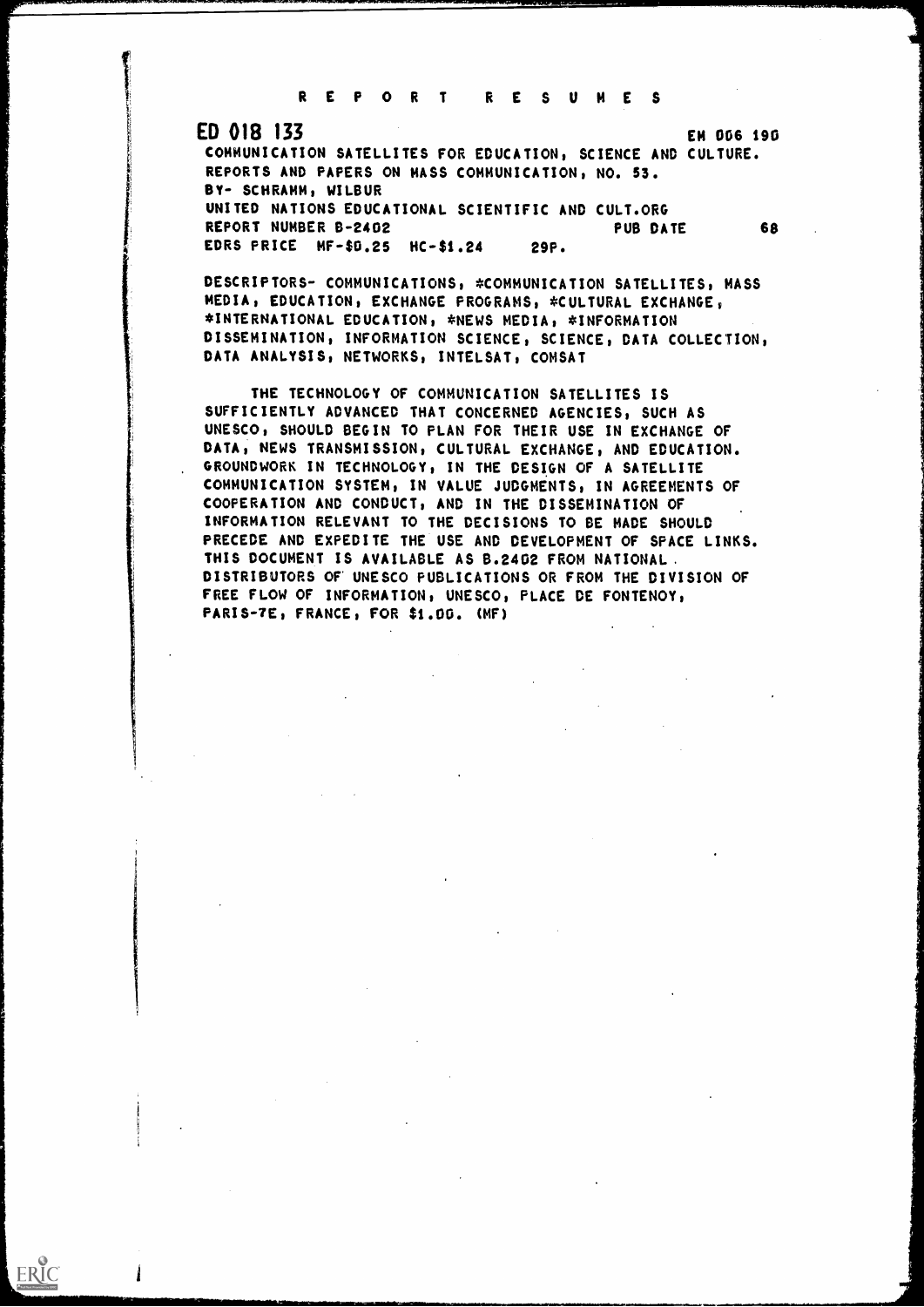ERIC



Unesco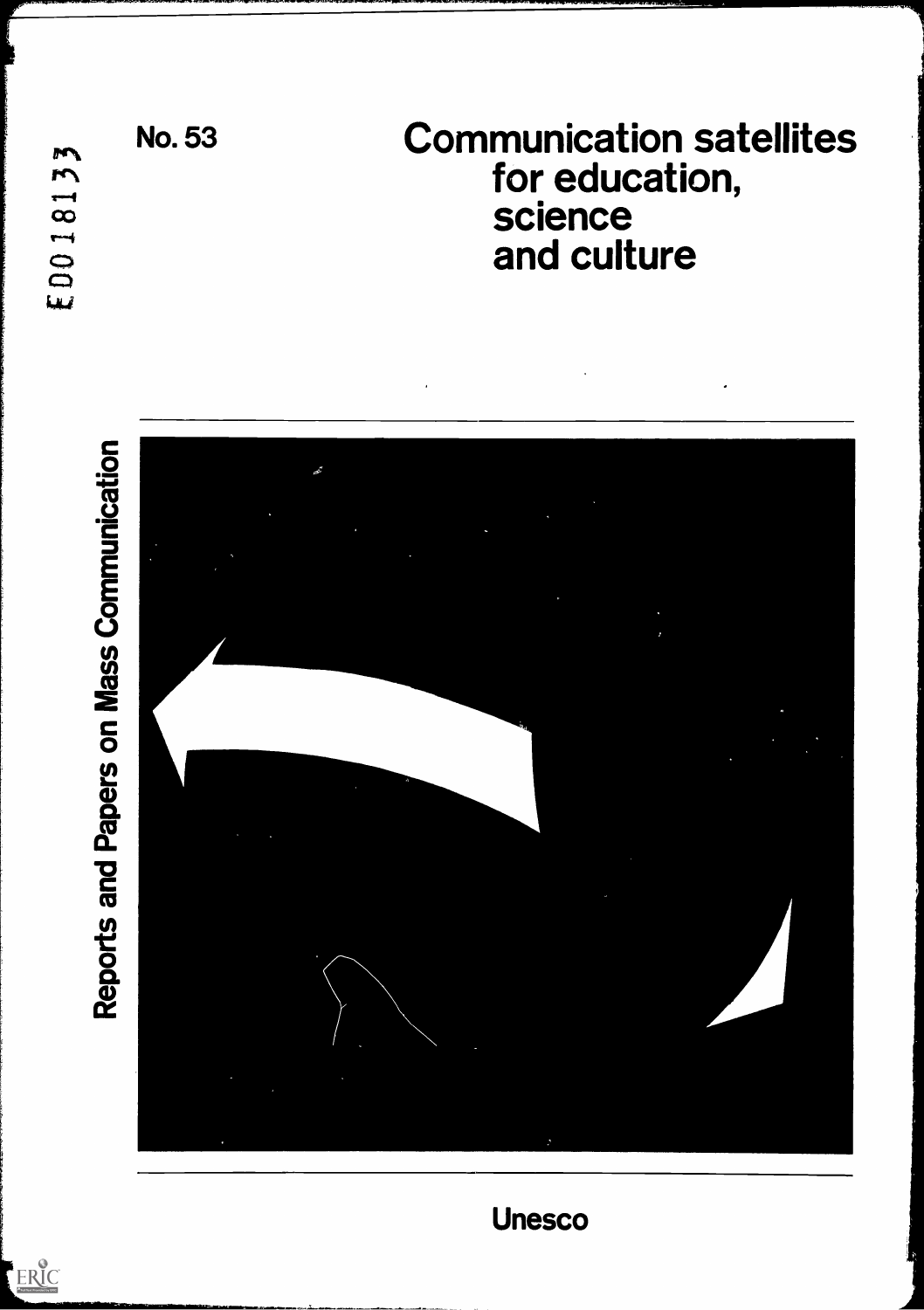This series of Reports and Papers on Mass Communication is issued by the Division of Free Flow of Information. Unless otherwise stated, the reports may be reproduced in full or in part, provided credit is given to Unesco. The following reports and papers have so far been issued and are obtainable from National Distributors of Unesco Publications or from the Division of Free Flow of Information, Unesco, Place de Fontenoy, Paris-7<sup>e</sup>.

### REPORTS AND PAPERS ON MASS COMMUNICATION

#### Number

- 11 Paper for Printing (other than Newsprint) and Writing -1929.1951 Trends. March 1954 (out of print).
- 12 Paper for Printing and Writing Tentative Forecasts of Demand in 1955, 1960 and 1965. April 1954 (out of print). 13 Tentative International Bibliography of Works Dealing with Press Problems (1900-1952). September 1954 (out<br>of print).
- 14 Catalogues of Short Films and Filmstrips Selected List. February 1955 (\$0.40; 2/- (Stg.); 1 F).
- 15 Catalogue of French Ethnographical Films. May 1955 (\$0.40; 2/- (Stg.); 1F).
- 16 Television and Tele-Clubs in Rural Communities. July 1955 (\$0.40; 2/- (Stg.); 0,50 F).
- 17 International Rules for the Cataloguing of Educational, Scientific and Cultural Films and Filmstrips. Preliminary edition, May 1956 (out of print).
- 18 A Manual for Evaluators of Films and Filmstrips. May 1956 (\$0.40; 2/- (Stg.) ; 1 F). (out of print).
- 19 List of Films Recommended for Children and Adolescents up to 16 Years Following Selection made in 22 Countries.
- June 1956 (out of print).<br>20 *Catalogue of 50 Popular Science Films*. July 1956 (out of print).
- 21 Current Mass Communication Research I Bibliography of Books and Articles on Mass Communication Published since 1 January 1955. December 1956 (\$1; 5/- (Stg.); 2,50 F).
- 22 Periodicals for New Literates: Editorial Methods. June 1957 (\$0.75; 3/6 (Stg.); 1,50 F).
- 23 Cultural Radio Broadcasts. Some Experiences. December 1956 (\$0.40; 2/- (Stg.) ; 1 F).
- 24 Periodicals for New Literates. Seven Case Histories. November 1957 (\$1 ; 5/- (Stg.) ; 3 F). (out of print).
- 
- 25 Adult Education Groups and Audio-Visual Techniques. 1958 (\$0.75; 3/6 (Stg.); 2F).<br>26 The Kinescope and Adult Education. 1958 (\$0.75; 3/6 (Stg.); 2F). (out of print).
- 27 Visual Aids in Fundamental Education and Community Development. 1959 (\$0.75; 3/6 (Stg.); 2,50 F).(out of print).
- 
- 28 Film Programmes for the Young. 1959 (out of print). 29 Film-making on a Low Budget. 1960 (out of print). 30 Developing Mass Media in Asia. 1960 (\$1.50; 7/6 (Stg.); 5,25 F).
- 31 The Influence of the Cinema on Children and Adolescents. An Annotated International Bibliography. 1961 (\$1.50; 7/6 (Stg.); 5,25 F). (out of print).
- 32 Film and Television in the Service of Opera and Ballet and of Museums. 1961 (out of print).
- 33 Mass Media in the Developing Countries. A Unesco Report to the United Nations. 1961 (\$0.50; 2/6 (Stg.); 1,75 F).
- $34$  Film Production by International Co-operation. 1961 (\$0.50;  $2/6$  (Stg.); 1,75 F).
- 35 World Film Directory. Agencies Concerned with Educational, Scientific and Cultural Films. 1962(\$1; 5/-(Stg.);3,50 F). 36 Methods of Encouraging the Production and Distribution of Short Films for Theatrical Use. 1962. (\$0.50;  $\frac{1}{2}/6$  (Stg.);<br>1,75 F).
- 
- 37 Developing Information Media in Africa. Press, Radio, Film, Television. 1962 (\$1; 5/- (Stg.); 3,50 F).<br>38 Social Education through Television, 1963 (\$0.50; 2/6 (stg.); 1,75).
- 
- 39 The Teaching Film in Primary Education, 1963 (\$1; 5/- (stg.); 3,50 F).<br>40 Study of the Establishment of National Centres for Cataloguing of Films and Television Programmes, 1963 (\$0.50;<br>2/6 (stg.); 1,75 F) (out of print
- 
- 41 Space Communication and the Mass Media, 1964 (\$0.50; 2/6 (stg.); 1,75 F).<br>42 Screen education. Teaching a critical approach to cinema and television 1964 (\$1.00; 5/- (stg.); 3,50 F.<br>43 The Effects of Television on Child
- 
- 44 Selected List of Catalogues for Short Films and Filmstrips. 1963 Edition. 1965 (\$0.50; 2/6 (stg.); 1,75 F)<br>45 Professional Training for Mass Communication. 1965 (\$0.75; 4/- (stg.); 3 F).<br>46 Rural Mimeo Newspapers. 1965
- 
- 
- 
- 
- 47 Books for the Developing Countries: Asia, Africa. 1965 (\$0.50; 3/- (stg.); 2F).<br>48 Radio Broadcasting serves rural development. 1965 (\$0.75; 4/- (stg.); 3F).<br>49 Radio and television in the service of education and devel
- 
- 
- 52 Book development in Asia. A report on the production and distribution of books in the region. 1967  $(1.25; 6/-(\text{stg.}; 4F)).$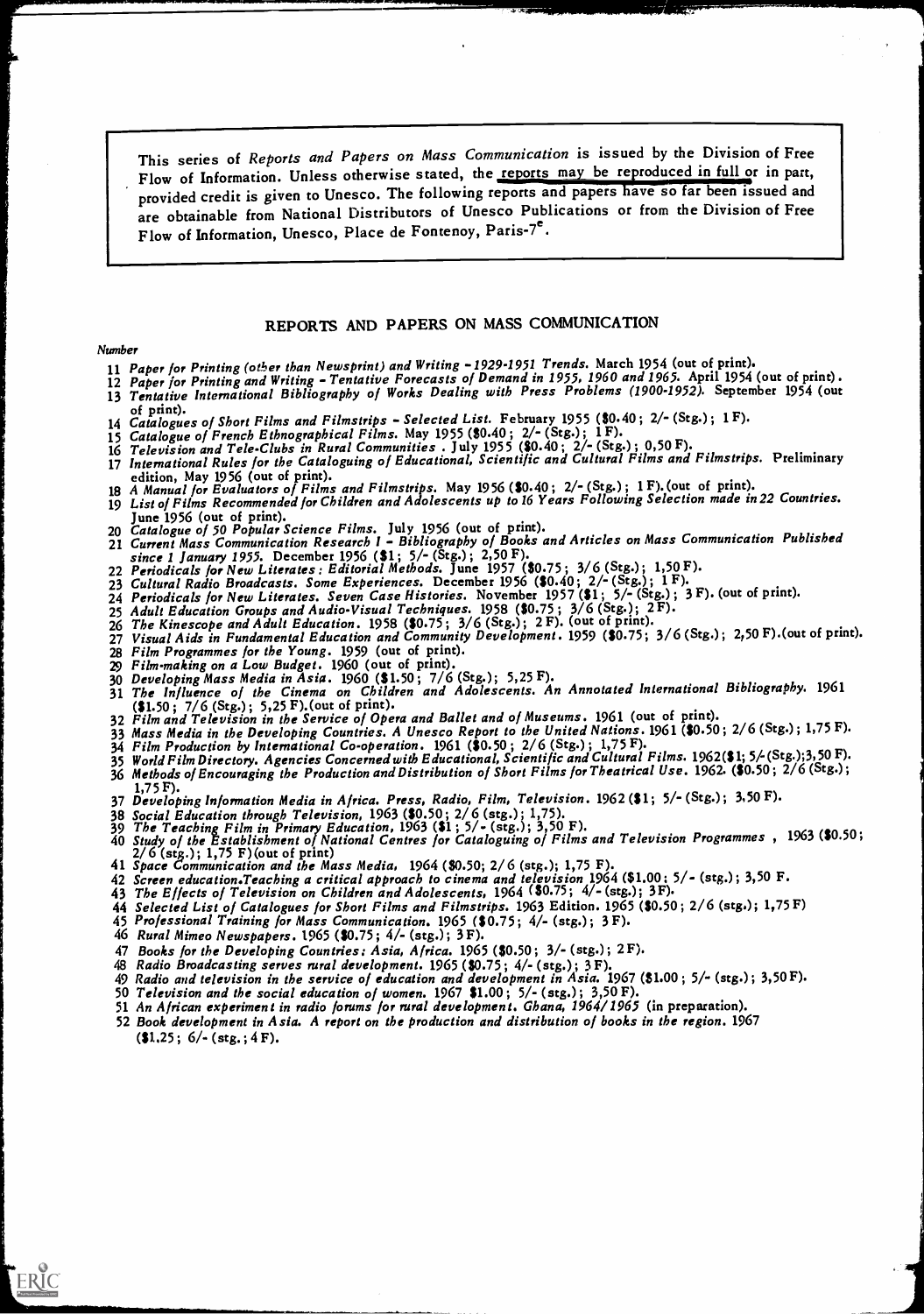# Communication satellites for education, science and culture

By Wilbur Schramm

Director of the Institute for **all the Communication Research** Stanford University

## U.S. DEPARTMENT OF HEALTH, EDUCATION & WELFARE OFFICE OF EDUCATION

THIS DOCUMENT HAS BEEN REPRODUCED EXACTLY AS RECEIVED FROM THE PERSON OR ORGANIZATION ORIGINATING IT. POINTS OF VIEW OR OPINIONS STATED DO NOT NECESSARILY REPRESENT OFFICIAL OFFICE OF EDUCATION POSITION OR POLICY.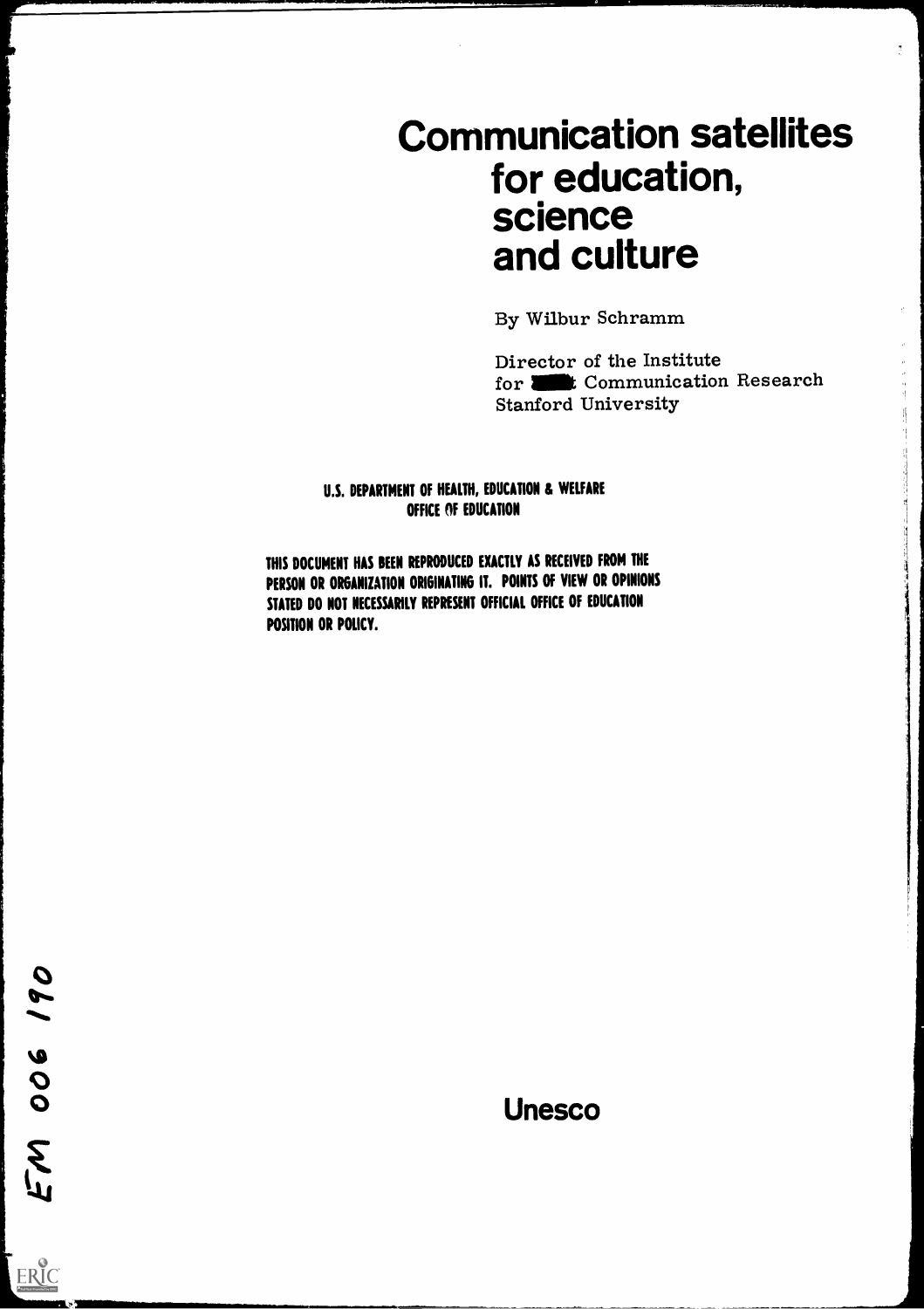#### PREFACE

The entirely new dimensions offered by telecom- munication satellites represent a turning point in the history of human communication. Education<br>by means of television can be vastly expanded. Natural barriers to cultural exchange between peoples can be overcome. Technical obstacles to the free flow of information can to a large extent be removed.

Many complex problems must, however, be solved before space communication can be fully applied for the benefit of all countries. The General Conference of Unesco has accordingly established a programme of studies and research on the study will, it is hoped, contribute to a better un-<br>uses of space communication for the free flow of derstanding of space communication and, in so uses of space communication for the free flow of information, the spread of education and greater cultural exchange.

 $ERIC$ 

The present paper forms part of that programme. Its author, Dr. Wilbur Schramm, is Director of the Institute of Communication Research at Stanford University, California (U.S.A.). He has written widely on mass communication including, most recently, the implications of space communication.

Dr. Schramm here examines the present pattern of satellite communication as well as problems and prospects for the future. He writes as an independent expert and, as such, assumes res-<br>ponsibility for opinions expressed. Dr. Schramm's study will, it is hoped, contribute to a better undoing, promote its more rapid application for the benefit of people everywhere.

**HERMAN** 

**CRANT**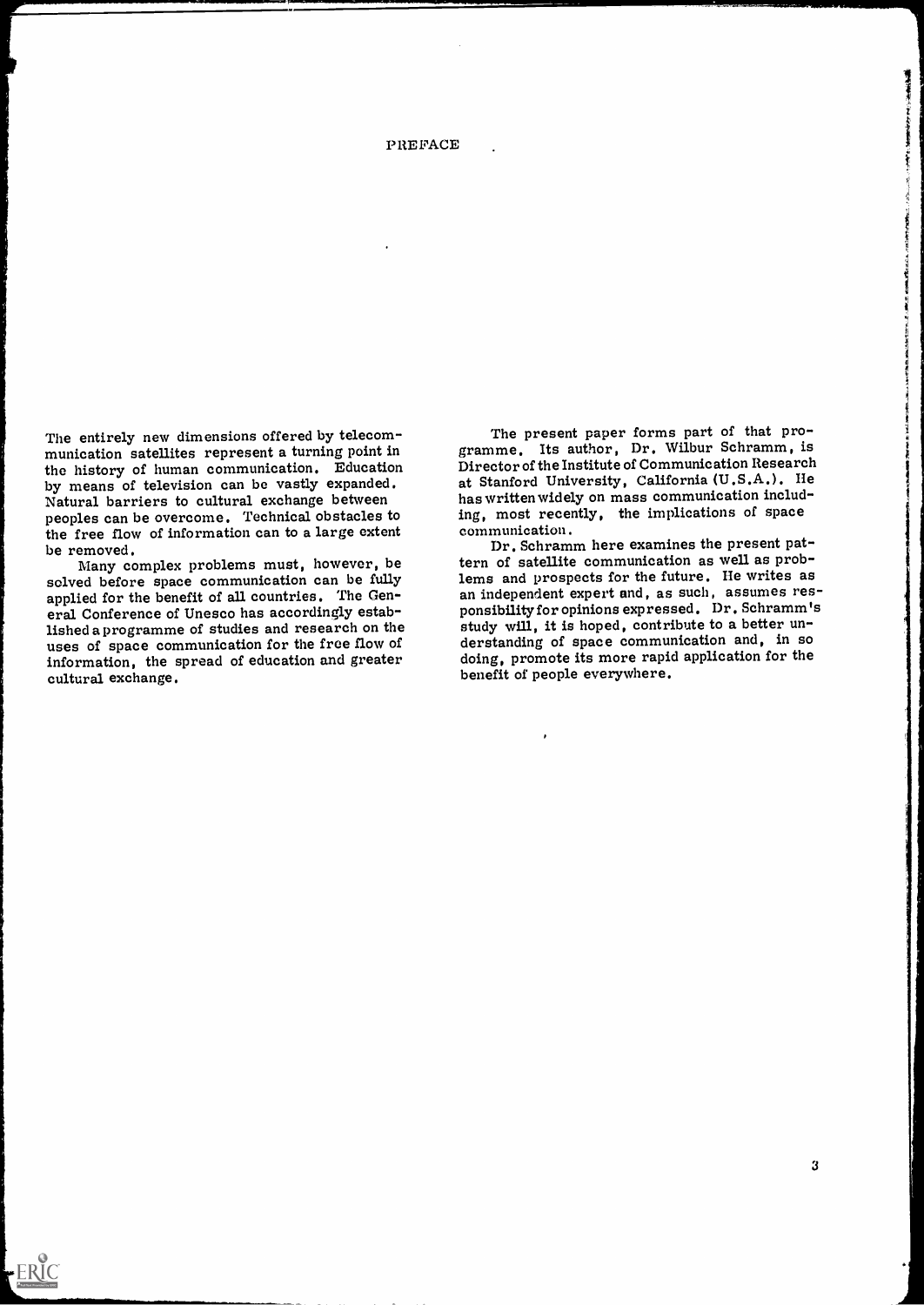## TABLE OF CONTENTS

 $\frac{1}{2}$ 

 $\frac{1}{2} \left( \frac{1}{2} \right)^2 \left( \frac{1}{2} \right)^2 \left( \frac{1}{2} \right)^2$ 

 $\frac{1}{4}$ 

 $\frac{2}{3}$  $\frac{15}{16}$ 

W

J.

À Þ

Ĭ

| PREFACE BY UNESCO                                                                                                                                                | 3                          |
|------------------------------------------------------------------------------------------------------------------------------------------------------------------|----------------------------|
| INTRODUCTION                                                                                                                                                     | 5                          |
| THE PRESENT STAGE OF COMMUNICATION<br>SATELLITE DEVELOPMENT                                                                                                      | 6                          |
| DESIGNING AND INTEGRATING A<br>COMMUNICATION SATELLITE SYSTEM                                                                                                    | 9                          |
| PROBLEMS OF SPECIFIC USES<br>Specific uses: exchange of data<br>Specific uses: news transmission<br>Specific uses: cultural exchange<br>Specific uses: education | 12<br>12<br>13<br>15<br>18 |
| A PATTERN OF ACTION                                                                                                                                              | 22                         |

4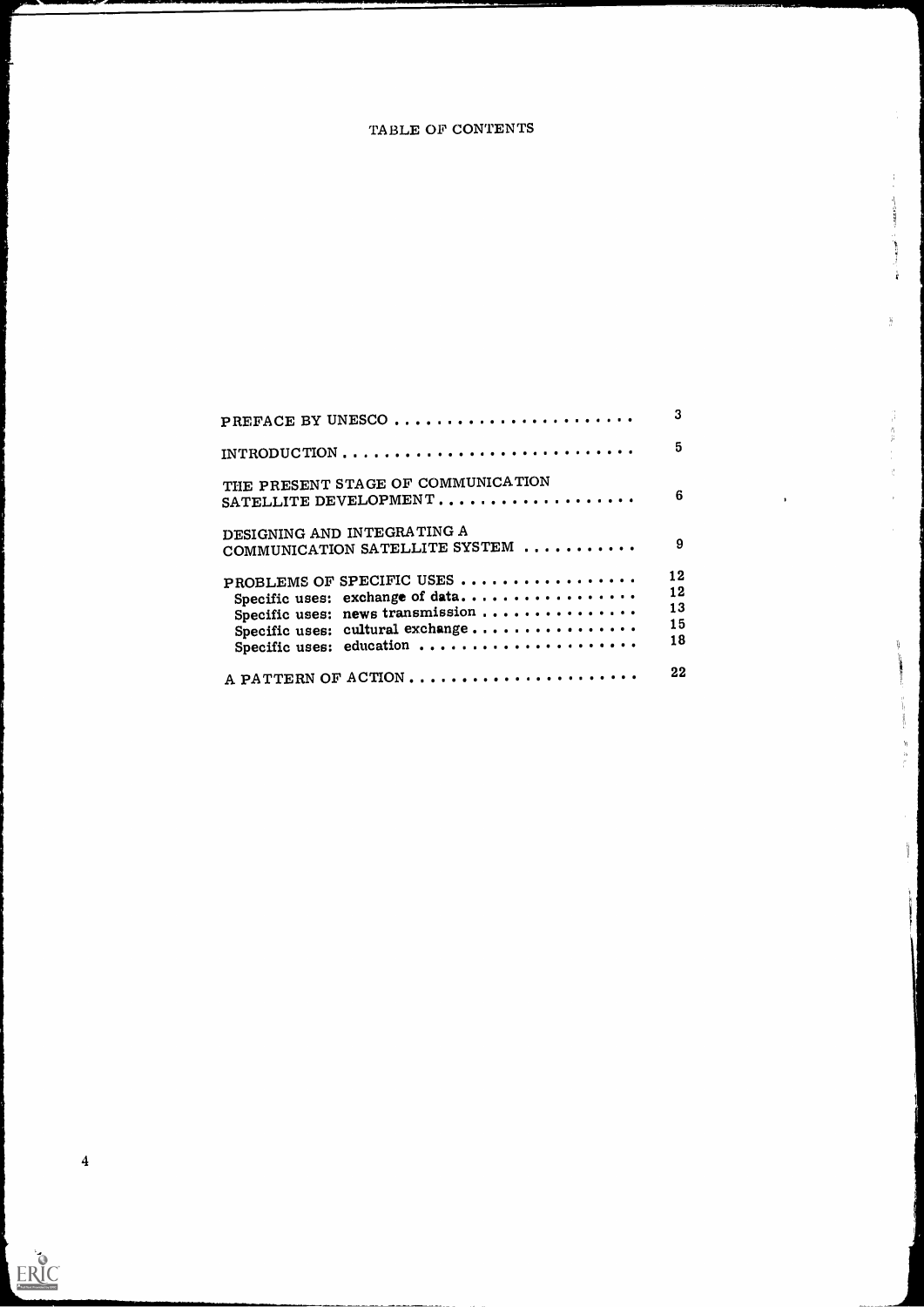#### **INTRODUCTION**

The argument of this paper is that the technology of communication satellites has far outrun plans for for commerce, telephone service, or other purtheir use; that unless these two strands of development are brought more closely into phase, the for which most satellite systems will be designed world stands to lose a considerable opportunity to anyway. Rather, we shall focus on the problems share education, science, culture and international understanding; and that in the difficult task of

Inthe following pages we shall not be directly

 $FRC Corrations  $F_{\text{v}} = \frac{1}{2} \sum_{n=1}^{\infty} \frac{1}{n^2}$$ </u>

matching the uses of these instruments to their utility is not always so apparent and where special potential, the United Nations agencies and organi-<br>zations can and must play a significant part.<br>In the following pages we concerned with the problems of using the satellites poses for which support is readily available and for which most satellite systems will be designed of bringing them into use to serve objectives like education, science and culture where the economic efforts will be required to realize the potential of the new technology. We shall try to suggest what

5

١ŧ. -9

h,

 $\frac{1}{\Omega}$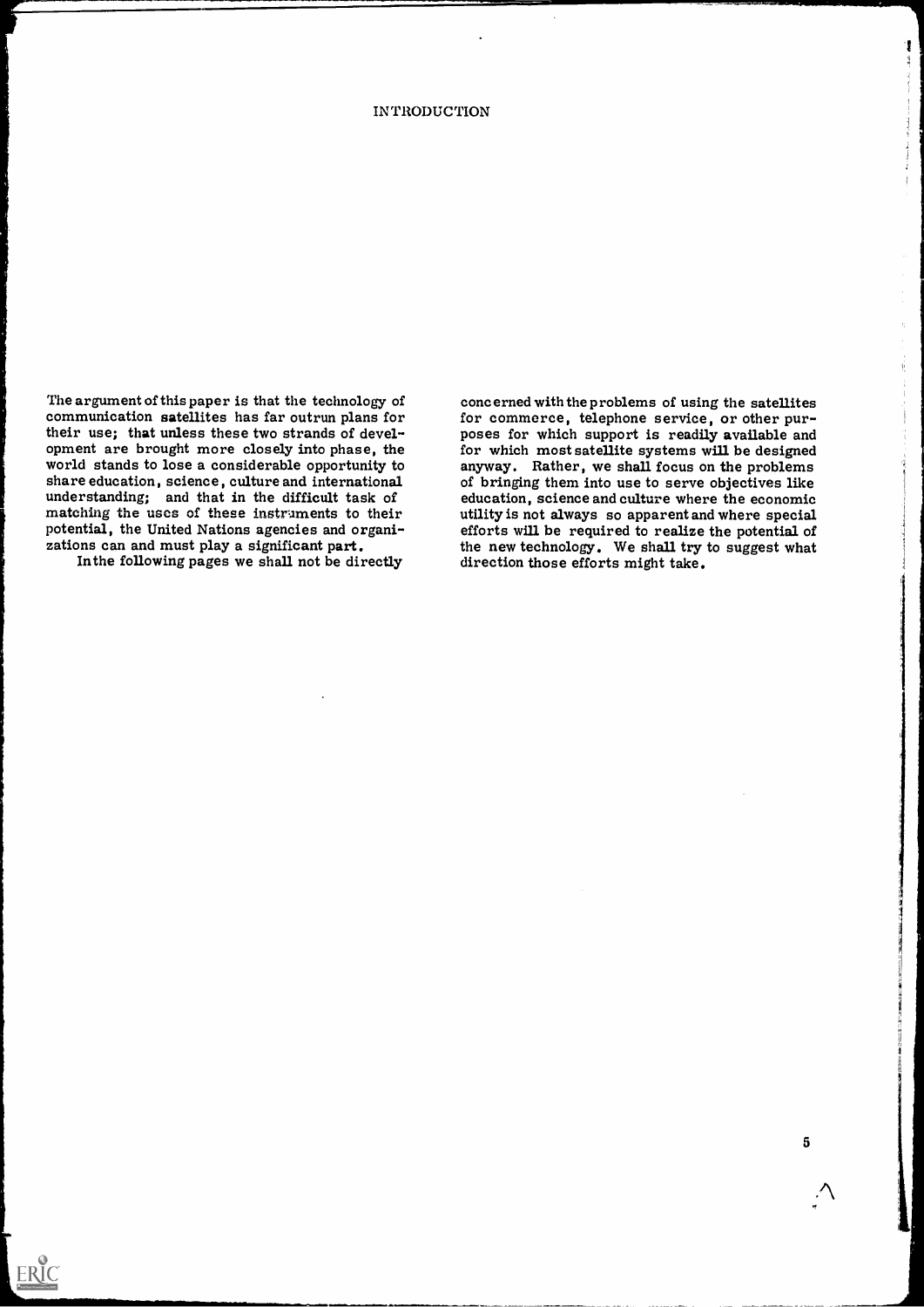First, let us establish a probable time-table for the new satellites.

Communication satellites are presently in the first stage of what is expected to be three stages of development . This is the period of point-to-point communication, wherein a satellite of relatively low power transmits a signal from a powerful ground transmitter to an extremely sensitive ground receiver. Ground stations of this type, used both for transmitting and receiving, cost in the millions of dollars, and therefore their use will be limited to connecting existing ground communication systems. For example, the North American telephone system is presently connected by the Intelsat satellites to the European telephone system; and a television programme prepared in Moscow may be carried by It happens that the Intelsat satellites are synchronous and appear to remain always at the same point above the earth, whereas the Molniya satellites are placed in non-synchronous orbits with high pointing accuracy and narrow antenna beam designed to simplify the ground station as much as possible. But in both systems, ground communication systems are connected through a low-power satellite and phone, television, teletype, facsimile, and other in 1967, have about twice the power of the pioneer forms of message may be carried very long distances without microwave, cables, or high fre-

able to serve less sophisticated receiving stations, costing perhaps one hundred thousand dollars or less . These so-called distribution satellites will thus be able to feed television to local broadcasting stations or other centres, and offer an alternative to microwave or long lines. In the stage of distribution satellites it is foreseen that access to Sydney. A third family of Intelsat satellites is the satellites will be much easier, and they may how in the prototype stage. These are to have<br>be used under different conditions to serve local capacity of 1,200 telephone channels (or some be used under different conditions to serve local reception points, network outlets, perhaps community antenna systems, and even some school systems.

The third stage is expected to be direct broad- casting, when much more powerful satellites (working at the level of several kilowatts, rather than a few watts for the first point-to-point satellites, or something of the order of 50 watts for television or facsimile directly to home receivers. It is anticipated that such receivers may cost as little as 50 dollars more than the usual home reception devices for television, and thus it would be entirely feasible - if the other economic and political problems of such a system can be solved -<br>to conceive of broadcasts from a single outlet that would reach millions of homes over a million square

 $\frac{24}{41}$ 

quency radio.<br>The second stage of communication satellites and ground stations in Australia and the South<br>will use satellites of higher power which will be Allantic, with the control centre of the Apollo space miles or more of the earth's surface.<br>The technological aspect of this development is going forward with great speed. In April of 1965, the first Early Bird satellite was placed. 22,300 miles above the Atlantic Ocean, just off the coast of Brazil. It had a capacity of 240 telephone channels, and an estimated effective life of oneand-one-half years. When Early Bird was used for television, therefore, all its capacity was needed for that purpose and telephone messages had to be rerouted. The two Intelsat satellites placed in stationary orbit over the Atlantic and the Pacific, Early Bird, and an expected life of about three<br>years. These satellites are easily able to connect programme, in the United States; and they have carried television of the May Day parade celebration in Moscow, the larding of the first scheduled Japanese flight across the Soviet Union, and the funeral of Chancellor Adenauer, westward from<br>Europe across the Americas as far as Tokyo and now in the prototype stage. These are to have a desired combination of telephone and television) and an expected life of five years. And on the drawing boards is still another generation of Intelsat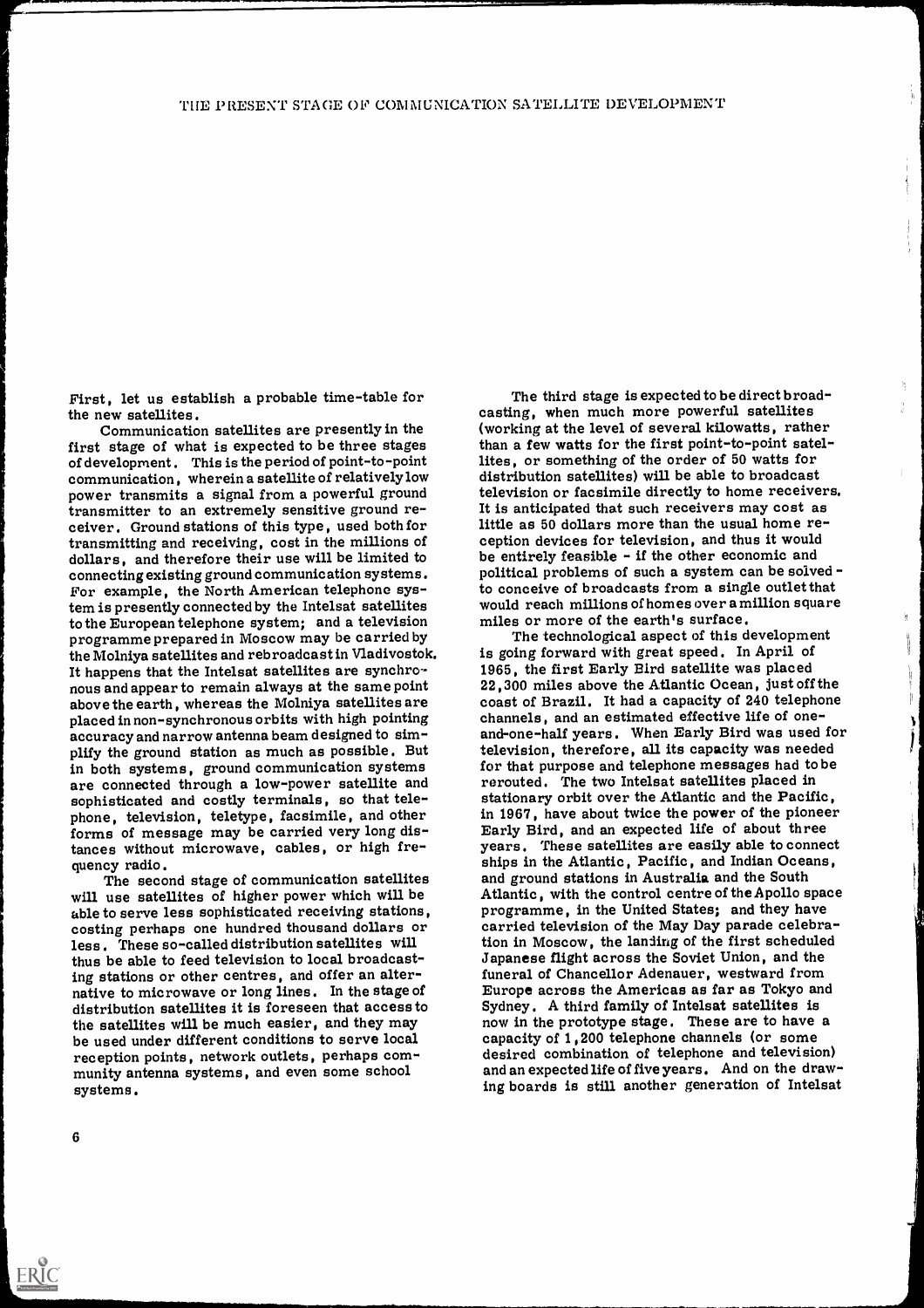satellites which is expected to have five or six times the capacity of the Intelsat-III series, and to be available in 1969 or 1970. Thus, in five years, the development of synchronous point-to-point satellites will have increased their capacity about 25 times and their expected lifetimes by a factor of 3 or 4.

Perhaps even more significant is the factthat satellites are now in orbit that have approximately and help will be available to us in the late years of this<br>the power that would be required for use as a dis-<br>century. For example, cables should be notably the power that would be required for use as a distribution satellite, although they are not being employed precisely that way. A satellite is being built oceanic cable was laid only the year before Sput<br>which is expected to operate at or near the power hik. and had a capacity of 30 two-way telephone which is expected to operate at or near the power range that would be required of a direct broadcast satellite, though no such use of it is intended. The structed to carry 720 telephone circuits, and there satellite, though no such use of it is intended. The structed to carry 720 telephone circuits, and there exercise to ation has said that from a purely technical point of 2,000 circuits. Experimental work is going on with view he feels a direct broadcasting satellite could "millimeter pipes" or wave guides, which will carbe available within five years.<sup>(1)</sup> This is not to suggest that it will be available. Some very severe economic problems stand in its way. It would be expensive to develop, build, and launch; the necessary launch vehicle alone might cost over 100 million dollars. It would require dislocation of exist-<br>ing broadcasting arrangements in countries where ing broadcasting arrangements in countries where cables able to carry a few hundred or a few thou-<br>communication systems are advanced, or the pro-<br>sand, millimeter pipes carrying perhaps 100,000 vision of extensive reception facilities in countries where the electronic media are not well developed. Still more difficult might be the political problems of programme control and overlapping coverage. Therefore, it is likely to be a great deal more than five years before we have direct broadcastingfrom satellites, and conceivable that we might never have over a large area without naving to build a direct<br>it although the advantage of long-range delivery of statuork of interconnexions with all those points. it, although the advantage of long-range delivery of a large number of television and facsimile services ought at some future time to outweigh the disadvantages. It may be that we shall have available, long before the kind of direct broadcast satellite we have been talking about, special purpose satellites designed to meet the needs of certain countries, and operating in a range of power and band width which would let them offer a certain amount of direct service along with a basic service to rebroadcast stations.(2)

Looking ahead at this moment, through all the  $\overline{\phantom{a}}$  if we put the emphasis on our needs for information,  $\overline{\phantom{a}}$  of technical, economic, and political uncertain-<br>Let up the terms of this paper, on education, fog of technical, economic, and political uncertainties, we can hazard this forecast of a satellite timetable:

|                                                    | Could tech-<br>nically be<br>available | Likely to<br>be in use                                        | $\blacksquare$ |
|----------------------------------------------------|----------------------------------------|---------------------------------------------------------------|----------------|
| Point-to-point<br>Distribution<br>Direct broadcast | Now<br><b>Now</b>                      | <b>Now</b><br>In 3 to 5 years<br>In 5 years In 10 to 15 years | (2             |

Thus, the technical designers and builders of communication satellites have been sensationally successful and skilful in putting communication relays into space, and developing the knowledge and skill required to orbit still more remarkable ma- chines. But they have left the harder tasks to the

 $\sum_{\lambda_{\text{full set Proof of type}}}\sum_{\text{real}}$ 

designers and planners who are not engineers. This latter kind of design and planning has lagged far behind the technical achievement. What we most need now, therefore, is not more and better satellites so much as better plans for using them. In planning toward future use we must assume

that a variety of electronic communication chanmore efficient than now. The first high-quality oceanic cable was laid only the year before Sputcircuits. A transistorized cable is now being conare some plans to design a cable for as many as "millimeter pipes" or wave guides, which will carry a very large number of electronic messages within a tiny tube. Experiments are under way also with laser beams, that seem able to carry an even greater number of messages. In the late 1900's, therefore, we may have high frequency microwave circuits able to carry a few circuits, sand, millimeter pipes carrying perhaps 100,000, and laser beams carrying  $r$  erhaps millions of message circuits. In this galaxy of telecommunications, satellites will probably be intermediate in capacity, carrying tens of thousands of circuits over a very long range , and able to interconnect simultaneously a very large number of stations over a large area without having to build a direct Satellites will, therefore, in all probability be very important in future communication systems, but<br>they will not be alone, and the entire future of educational, scientific, and cultural communication will not rest with them.

Let us therefore suggest an approach which our planning for use of satellites might take. The basic question is not, how can we use the satellites but rather, how can the satellites help us with the kind of information exchange we consider important? If we put the emphasis on our needs for informascience, and cultural exchange - ther we free ourselves from bondage to any particular technology,

- (1) Address by Joseph V. Charyk, President of the Communications Satellite Corporation,to the Asilomar Seminar on Television, 22 May 1967. To be published.
- (2) This, for example, is the kind of satellite proposed for the exclusive use of a developing country such as India, Indonesia, or Brazil, in the design exercise entitled Advanced System for Communications and Education in National Development (Stanford, 1967, in press). The proposed satellites would furnish a beam restricted as nearly as possible to the boundary of the country being served, and would operate at about 2,500 watts.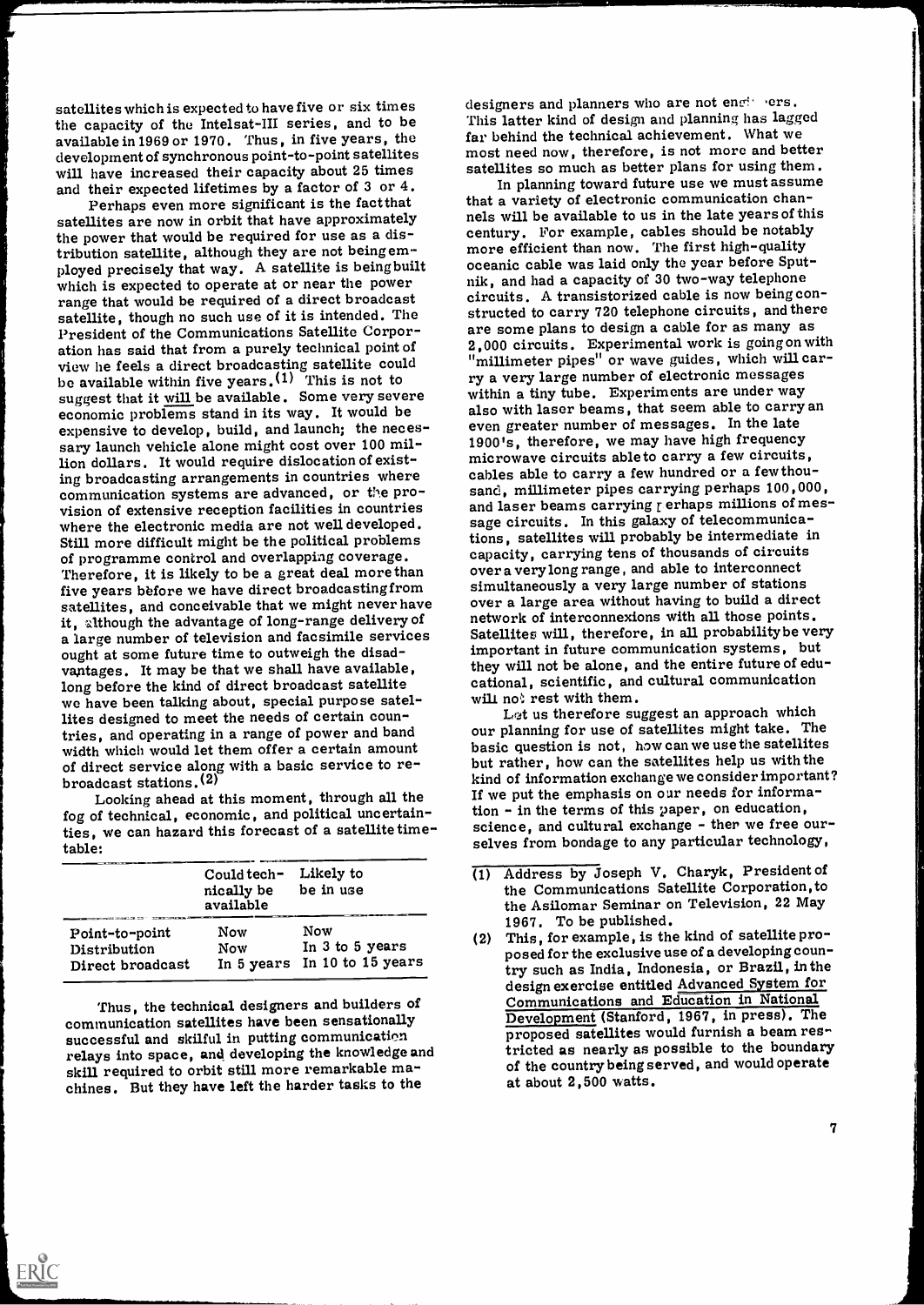technologies, individually and in combinations.<br>This has the further advantage of putting the em-<br>phasis where the greatest amount of planning will have to be focused, for we shall see in the latter that, as a practical matter, we should now be conpages of this paper that most of our planning for the educational, scientific and cultural use of satellites will be concerned with preparing what goes into the satellites, handling what comes out of them, and making the institutional and technical arrangeand making the institutional and technical arrange-<br>ments that will support them on the ground. And<br>if we do indeed adopt this approach, then we shall<br>satellite in our plans, or the interim and special<br>and in our plans, or surely find satellites very promising and potent combination of distribution and limited direct<br>elements in our communication system, but we broadcastinstrument previously mentioned. The<br>shall bein a better position to say shall be in a better position to say when a satellite will be more feasible than another form of exchange,

and can consider the usefulness of all information and when our needs and capabilities will have developed to a point where use of a satellite is justified.

Looking back to the time-table, it is obvious sidering how distribution satellites can help us. Those will be with us , almost literally, tomorrow . But even while we focus on that development it is necessary to catch up some of the thinking we have and important not to foreclose the direct broadcast broadcast instrument previously mentioned. These,

8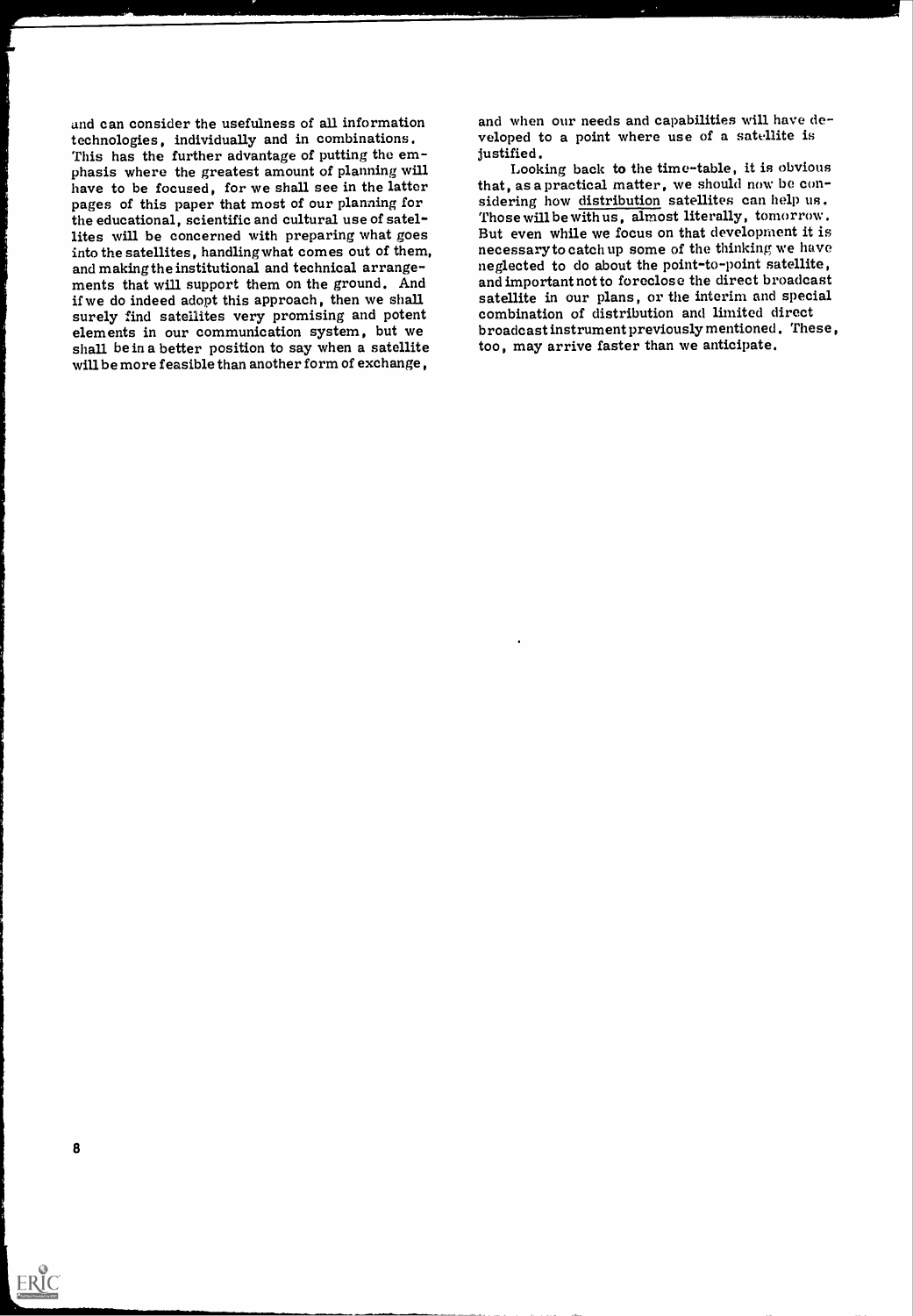## DESIGNING AND INTEGRATING A SATELLITE COMMUNICATION SYSTEM

Presently most of the planning activity in space com- munication, other than the design of more potent satellites, is aimed at organizing a viable system. These problems are technical, economic and political, as well as social and cultural, and the decisions that are being made may ultimately be of deep concern to all who hope to use satellites.

The kind of problem we are talking about is the size and shape of the system, the institutional framework to be organized around the satellites, the division of communication tasks among different sub-systems and channels, the relation of space to ground systems, the relation of regional and national  $\frac{1}{2}$  satellites to the world system.

A primary question is whether there will be one system or more. The decision of the East European countries to go ahead with their own system would seem to answer that, and yet there are certain advantages to world-wide systems; and so the question remains whether the East European system and Intelsat\* (the presently existing system using United. States satellites) will both be world wide and parallel, or serve different parts of the world and connect or serve different parts and not be connected. Fifty-six nations have so far joined Intelsat\*, and many or all of them may ultimately install their own ground stations in order to participate directly in the system.\* Among the rations that have not joined, however, are the Soviet Union, the countries of Eastern Europe, China (mainland) , and most of the countries of sub-Sahara Africa.

A. secondary question is whether the system should be multi-purpose or special purpose - that is, whether there should be satellites for television and other specific purposes, or whether satellites should simply provide message capacity, usable for any kind of message. Intelsat, and its operating partner, Comsat, have argued that a  $\overline{a}$ multi-purpose system could be operated more efficiently and cheaply; some others, that a special purpose system would ensure that special purposes would be better served.

Both these types of questions were raised in connexion with the Ford proposal for television

ERIC

satellites in the United States. Ford proposed that satellites be developed and operated solely to serve the commercial and educational television stations of the country; some opponents argued thatthe job could be done more efficiently if the satellites were for general use. Ford proposed that the television satellites be operated by a public corporation, with the savings going to support educational television programming; Comsat argued that it could be better done if they were part of the Comsat-Intelsat system. These same questions have come up and will undoubtedly continue to come up in connexion with the international system also. On the one hand, there is an advantage in a single communication utility, with no need of switching between systems; on the other, there is a fear of excessive dominance by one nation or a few nations. On the one hand, there is the advantage of being able to use a satellite to full capacity by carrying whatever kind of message is available at a given time; on the other, there is the advantage of always having a channel available for a special purpose when it is needed.

As the long-range outlines of the satellite communication system take shape, another question will begin to intrude: how shall national or regional satellite systems be integrated with the world system? Many of the industrialized countries will probably want to operate their own satellites, as, for example, the television networks of the United States wish to feed their station' outlets by satellite rather than microwave. Some of the developing countries, also, may find special need for a satellite to provide telecommunications for themselves. Thus, for example, it has many times been suggested that a country like Indonesia, whose people are scattered over 3,000 islands in a vast stretch

121111.110111001111iillaibidiaftlamezikeeFiamkoma.&...i..........ma.ma

9

Intelsat is short for International Telecommunications Satellite Consortium. For the list of members of the Consortium, their ownership interests, and the agreements in force, see the report of the Communications Satellite Corporation, 1967.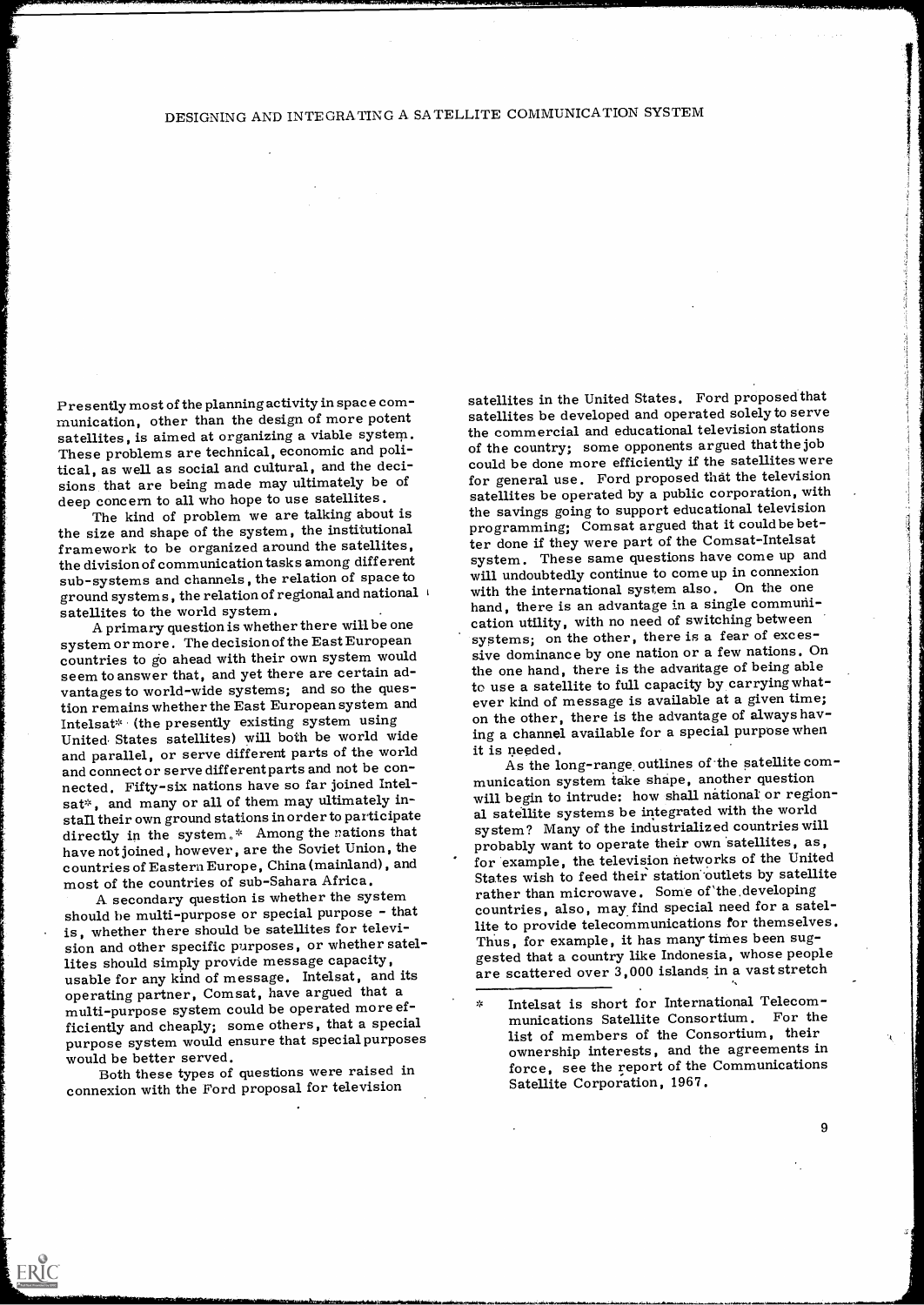of the Pacific, might find a satellite most helpful in communicating with its people, and speeding economic development and the growth of education. Similarly, India , with its huge population , its 560,000 villages, and its problems of illiteracy and multiple languages, might find a satellite of great aid to development. Some of the Latin American countries have indicated interest in a continental satellite. Japan, Mexico, France, the Federal Republic of Germany and Canada, among others, have made plans toward their own satellites, and a decision on a Western European satellite system is expected to be taken in 1968. How should satellites like these, when and if they come into being, be integrated into

the world system? Some of the most bothersome questions have to do with the relation of space to ground communication systems. The radio spectrum is already crowded; the danger of interference with or by satellitecommunication is very great, When satellites operate over highly developed regions, what patterns of frequency allocations, beam limitations, and radiation levels would most probably avoid interference with the existing microwave relay systems presently used for telephone, television, and other such services? Conversely, how can we keep ground systems - microwave beams, for example - from interfering with the communication to and from a commercial, non-governmental stations,<br>satellite? Both space and ground systems will un-<br>casting education into schools and homes. satellite? Both space and ground systems will undoubtedly expand greatly in the next two decades. How can we best plan the development of the satellite system, the frequencies to be given it, and the restrictions upon it, so as not seriously to limit the future growth of ground systems? How can we control the expansion of ground communications so as not seriously to get in the way of future satellite developments? In order for space and ground systems to co-exist, particularly as we move beyond the stage of point-to-point satellites, it will probably be necessary to review the whole pattern of frequency assignments in the radio spectrum. The problem of television standards is not a

serious one as long as programmes are exchanged system-to-system, for the differences in the three existing standards can more or less be taken care of by adaptive circuits. If and when we come to direct broadcasting from satellites, however, the exchange, news now, person-to-person messa<br>existence of these differing standards would effec-<br>cultural exchange and education with the aid of existence of these differing standards would effec-<br>tively limit international broadcasting.

One of the bothersome problems that is already with us is the questior. of access to the system. We have already noted that all nations have been invited to join Intelsat, but the cost of participation Until such projections are available, we are and use limits realistically the ability of developing nations to take part. The cost of ground stations and system use will undoubtedly come down, but many countries of the world lack their own communication base which would make satellite channels worthwhile for them.

Problems of system design and integration like these are important and difficult, and persons and organizations concerned with the use of satellites for

education, science and culture have every reason to concern themselves with them. Yet theyare not the direct responsibility either of such persons, or of organizations like Unesco which institutionalizes the world's concern with education, science and culture. Rather, they fall within the purview of governments, commercial entities engaged in international communication, the International Telecommunications Union, and the political and economic bodies of the United Nations.

Nevertheless, it would be of great value to have education, science and culture represented when some of these decisions are being made - for example, when frequency allocations are being reviewed.

Such voices are not often heard when frequencies are being given out or standards determined, but they have been heard on occasion and sometimes with rather spectacular results. For example, the present development of educational television in the United States would never have come about if the educators of that country had not banded together and sent their representatives to the channel allocation hearings in the early1950's. They were able, against severe opposition, to have a large number of channels reserved for education. These channels are now occupied by 134 noncommercial, non-governmental stations, broad-

But are we really prepared to state very concretely the needs of education, science and culture for space communication links? There has been relatively little planning and forecasting of this kind, and a projection of the plans and probable needs of the developing countries as well as the industrialized ones would now be most useful. As a matter of fact, some imaginative long-range thinking about the probable communication needs of the world, ten or twenty years from now, would be extremely helpful, even if it proved, likemost future projections, to be not entirely accurate. In particular, it would be helpful to have even a rough projection of what the rising educational levels, expanding population, economic development in the newer countries, and the increase in leisure time are likely to mean for such activities as data exchange, news flow, person-to-person messages, electronic channels. If some guidelines of this kind could be put next to a projection of technical capabilities, then we might conceivably avoid false steps that otherwise might have to be retraced.

Ŷ.

somewhat handicapped in expressing needs for the kind of space communication we are talking about. We know that, in general, there will be a need for increased flow of information of many kinds. We can safely say that the developing countries will need more communication links. We can predict with confidence that the exchange of data by electronic means will greatly increase. We can urge that no system plans be made that would foreclose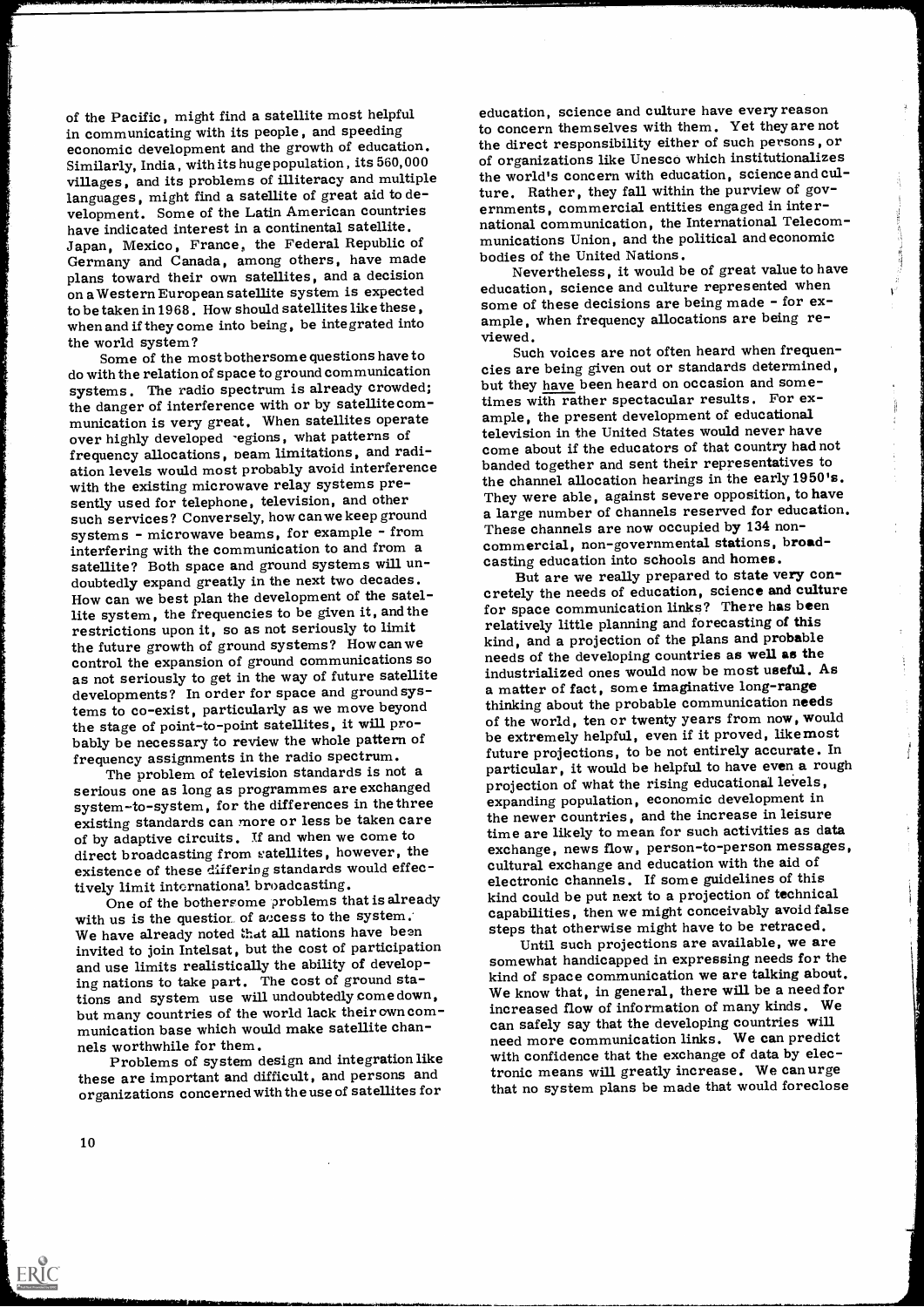the possibility of national or regional satellites to be used for education and national development. But until we have given more thought and imagination to the probable needs and development of education, science and culture, on the ground, we cannot speak communications,<br>
vour definitely about the needs of education, science satellite system? very definitely about the needs of education, science and culture in space. This would seem to be a pri-

ority for planning. Concerning access to satellite systems, it should be possible, however, to express a need somewhat more concretely. To a new and struggling country, opportunity to join the Consortium may not appear sufficient answer to the resolution of the General Assembly that "Communication by means of satellite should be available to the nations<br>of the world as soon as practicable on a global and non-discriminatory basis". Even if costs come down, most of these countries have not developed their own communication systems to the point where they could effectively make use of satellite links. Is there not a need, therefore, for a broad programme of technical and economic assistance

ERIC

to help the new and developing countries move into modern communications - step by step, so that as little as possible is wasted: improvingthe nation's own internal communication system, then regional communications, finally linking up with the global

We are in an expanding universe of needfor educational, scientific and cultural communication. It is important therefore that present decisions about the international communication system should foreclose the fewest possibilities and open the widest avenues for future developments. But meantime there is a great urgency about defining these needs more closely. What happens to space communication will depend at least in part on how clear a picture of needs we can obtain. It will depend also on man's readiness to use the system for the purposes that are important to him . Therefore, a great deal of "homework" willbe required of the persons and organizations and governmental bodies concerned with the communication of education, science and culture.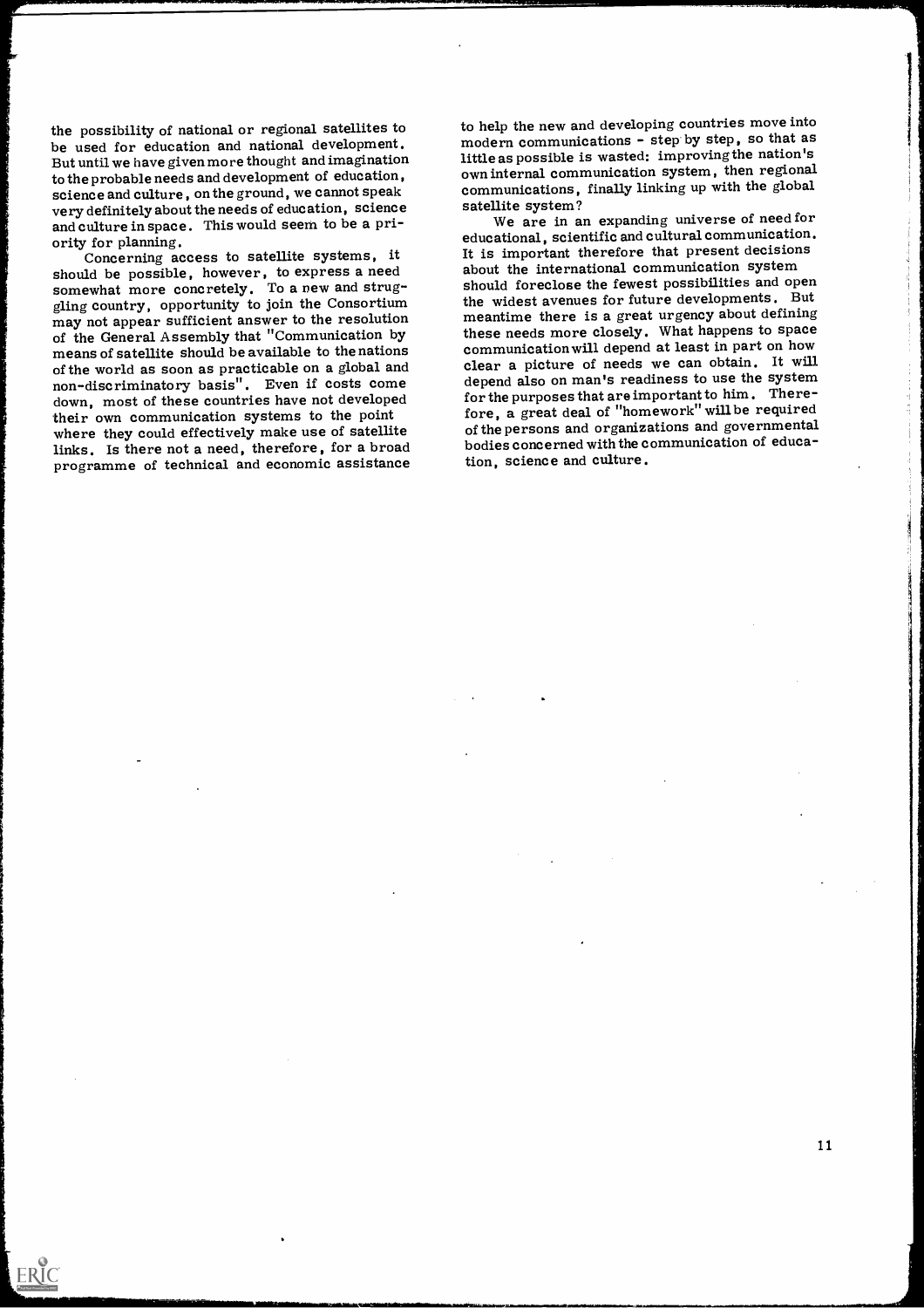## SPECIFIC USES: EXCHANGE OF DATA

Let us turn now to the problems of bringing satellites into use for certain specific informationneeds<br>within the limits of this topic.

The opportunity now exists to share data over long distances as never before in the history of mankind. The development of computers of great capacity has made it possible to store enormous quantities of information in digital form, and to search efficiently for and retrieve any part of what is stored. The development of related arts and sciences of indexing, abstracting and programming has brought into being a new force in human affairs, which we describe as information science. Fortunately for us, these developments come at a time when many of the natural sciences are experiencing a glut of research information, when information of great importance to scientists and policymakers is being produced at many and distant places ing with them. on earth, and when rising educational levels and expanding scholarships are creating new needs for information world wide.

In this race between information needs and new information capabilities, communication satellites will play only a facilitating rôle, but probably an important one. Indeed, some space scientists have predicted that communication satellites may be used more for data than for telephone transmission. Their function will be to extend the connexion between data sources and user. Already computers have been connected to other computers or to data consoles, over thousands of miles, by means of land lines. They can also be connected by satellite, Weather data have been exchanged, by words, numweamer have seen encouraged, by the control of the world, by the control of the personal pictures, over almost all the world, by satellite. Telemetry and even television from satellites have been received on earth from many hundreds of thousands of miles away in space. Can we now adapt these proved capabilities to the needs of scientific and educational information?

Men have dreamed of a new age of information. Great data banks, established centrally, would be available to the most distant

developing countries or at isolated locations would have as ready access to the research in their fields as would their colleagues in the great centres. <sup>A</sup> sick man in a distant location could count on the help of a great medical centre. There would no longer be a stultifying lag between new knowledge and its dissemination. New findings in medicine, for example, would be promptly available to clinics and hospitals and medical schools everywhere. The effective resources of a small town or school library would no longer be a few hundred or a few thousand volumes, because there would be available by quick data transmission, when needed, the enormous resources of such great information centres as the, Library of Congress, the British Museum, or the Lenin Library. National, and ultimately international, information systems would come to be realities, and computerized indexing and cataloguing would take much of the drudgery out of work-

Let us not mistake the dream for present reality: we are far from being able to make that kind of dream come true. We are still very far from having the computer capacity and strategies even to computerize a great library, like those just mentioned, for ready use. But we can already do remarkable things in using computers for information storage and retrieval, and it is safe to say that whatever we can store on a computer we can transmit and retrieve at the end of a satellite circuit.

Most of what remains to be done, in data exchange as in other uses we shall discuss in this paper, must be done with the ground system rather than the space components; and most of it does not

Present needs, as we move toward full use of satellites for scientific and educational data transmission, are to establish the needs for such data, the locations where the data exist, the forms in which it must be packaged in order to be useful, and the institutions and organizations which must come into being in order to collect and disseminate the data. This is planning of a high order which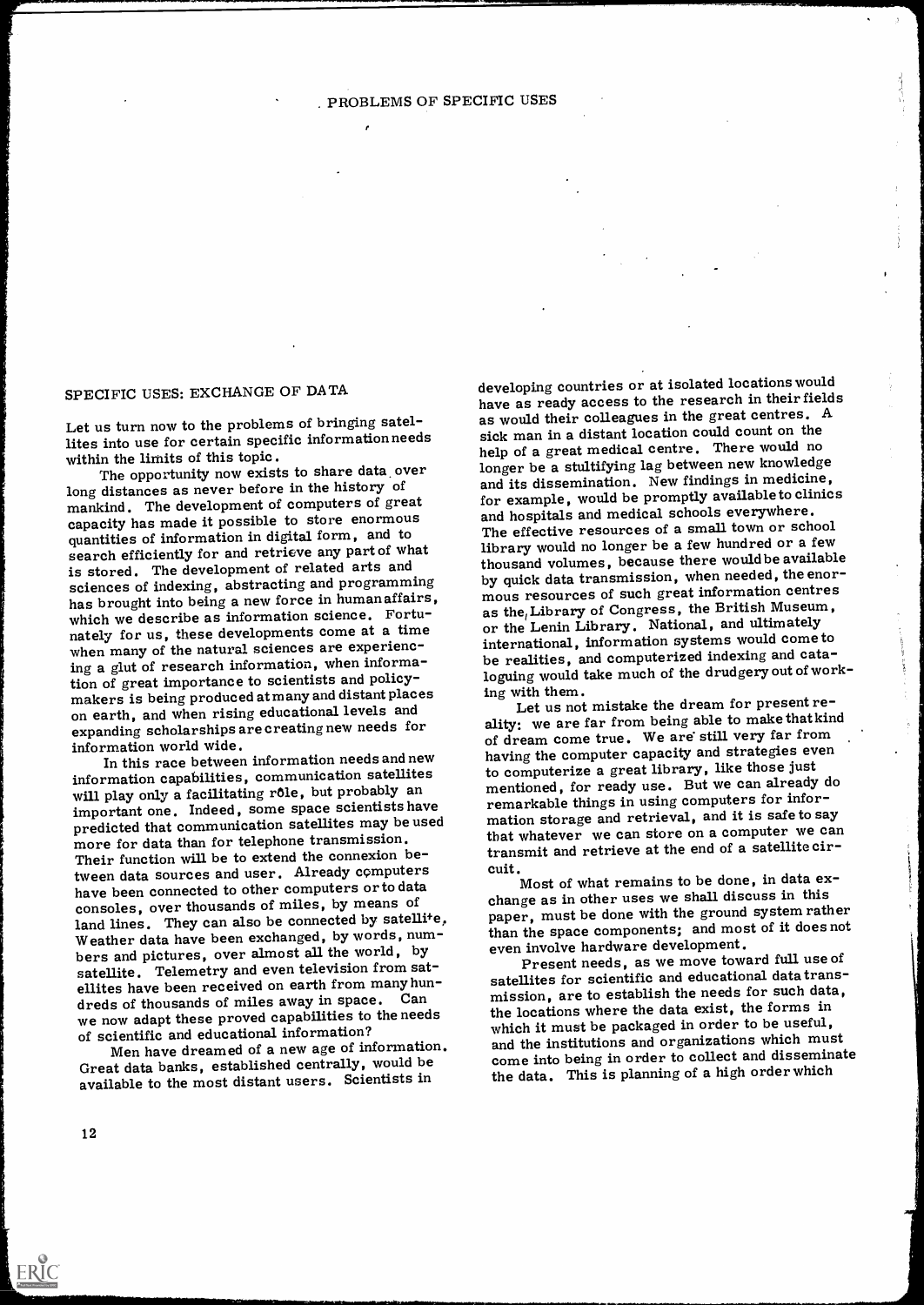must involve many parts of the academic commu-<br>nity and the information professions.

International data exchange will require build-<br>ing up national capabilities for information exchange. Indeed, among scientists, physicians, librarians, educators, a great deal of work is already under way in a number of countries to as-<br>semble and index needed data, using computers wherever possible; and to provide abstracts, and build procedures and organizations for disseminating. The increasing development of abstracting services at national and international levels in many fields of learning is evidence of this activity. So also are the numerous projects in computerizing library services, and the existence of high-level committees and commissions in some countries trying to match the needs for information with the the low many great resource infraries or data banks<br>new canabilities for providing it. Some of these will be needed? What institutional arrangements new capabilities for providing it. Some of these scientific information systems try to collect research results world wide. Information scientists change? And, looking toward the future, what from different countries have already taken steps to share developments in information technology. The impetus is coming chiefly from countries where data needs are great, and where the systems of gathering and exchanging information are relatively far advanced.

How can an organization like Unesco best con-<br>tribute to this growth toward international data exchange, in which communication satellites will ultimately play a considerable part? It seems to this (a) in helping to share with the smaller and newer countries what is being found out about information technology and dissemination, and (b) by facilitating in every way possible the planning for truly international data systems. The joint ICSU(1)/Unesco Project on the Communication of Scientific Information and the Feasibility of a World Science Information System is an important step toward meeting these

objectives. The central committee designed to supervise the ICSU/Unesco Project could serve as the nucleus of a commission or advisory group on information exchange, to inform Unesco and other interested parties of the most advanced work under way in each of their countries, and to identify the points of common planning that must be undertaken before truly international data exchange can come into being. It could identify reports and bibliographies developments and possibilities of interest to them. The commission itself would have on its agenda questions like these - some of which, of course, are already being considered by existing agencies or groups: What are the priority needs for information exchange in science and education? For<br>which of these do the data already exist, and if so where, and for which ones must new data be gathered? Which needs must be met by original docu-<br>ments, including books, and which can be met by computerized or abstracted information? Whatactivities are under way in various countries to meet

these data needs and, in particular, whatmethods are being discovered to make the collection, indexing, storage, retrieval and dissemination more efficient? To what extent are the systems developing in different countries compatible, so that information can easily be transferred among them? What national base for information collection and transfer must exist in a country if it is to make proper use of and furnish proper support for an international data exchange, and what international system will be needed to properly feed such national systems? What part of the international exchange can best be handled by electronic, and what by slower means? In designing a very large information system, what should be the relative emphasis on centrality and decentralization? For example, how many great resource libraries or data banks will be necessary for efficient international exforms and structures for gathering and packaging data should now be developed nationally so that they can fit with least dislocation into an international system? Some of the needed data will be collected in the course of the feasibility study mentioned above, and if the system comes into operation it will take over many of the tasks named here.

International information exchange will undoubtedly become a very large activity. It maybe, as Campbell predicts, that a new United Nations Specialized Agency or bureau will have tobe organized to handle.it.<sup>(2)</sup> Meanwhile, however, such an activity as has just been suggested, will help to eliminate waste motion and point the way toward whatever international structure is ultimately required.

#### SPECIFIC USES: NEWS TRANSMISSION

Communication satellites offer an opportunity to increase and even out the flow of news in the world. It has been amply demonstrated that newsflow falls off markedly with distance (geographical or psychologidal) and that the flow is overwhelmingly from the more developed countries to the less developed ones.<sup>(3)</sup> Even in the countries where most news is available, a disappointing amount of it covers distant areas chiefly in terms of crises or features (war, threats, snake charmers, movie stars, and two-headed calves, someone has said).

- (1) International Council of Scientific Unions.
- (2) II. C . Campbell, Some Implications for National, Public and Research Libraries of Communication Satellites. Paper for Unesco Meeting of Experts onthe Use of Space Communication by the Mass Media, 6-10 December 1965. Duplicated by Unesco, Paris, 1965, p. 8.
- (3) W. Scfiramm, Mass Media and National Development. Stanford and Paris, 1964, pp. 58- 89.

13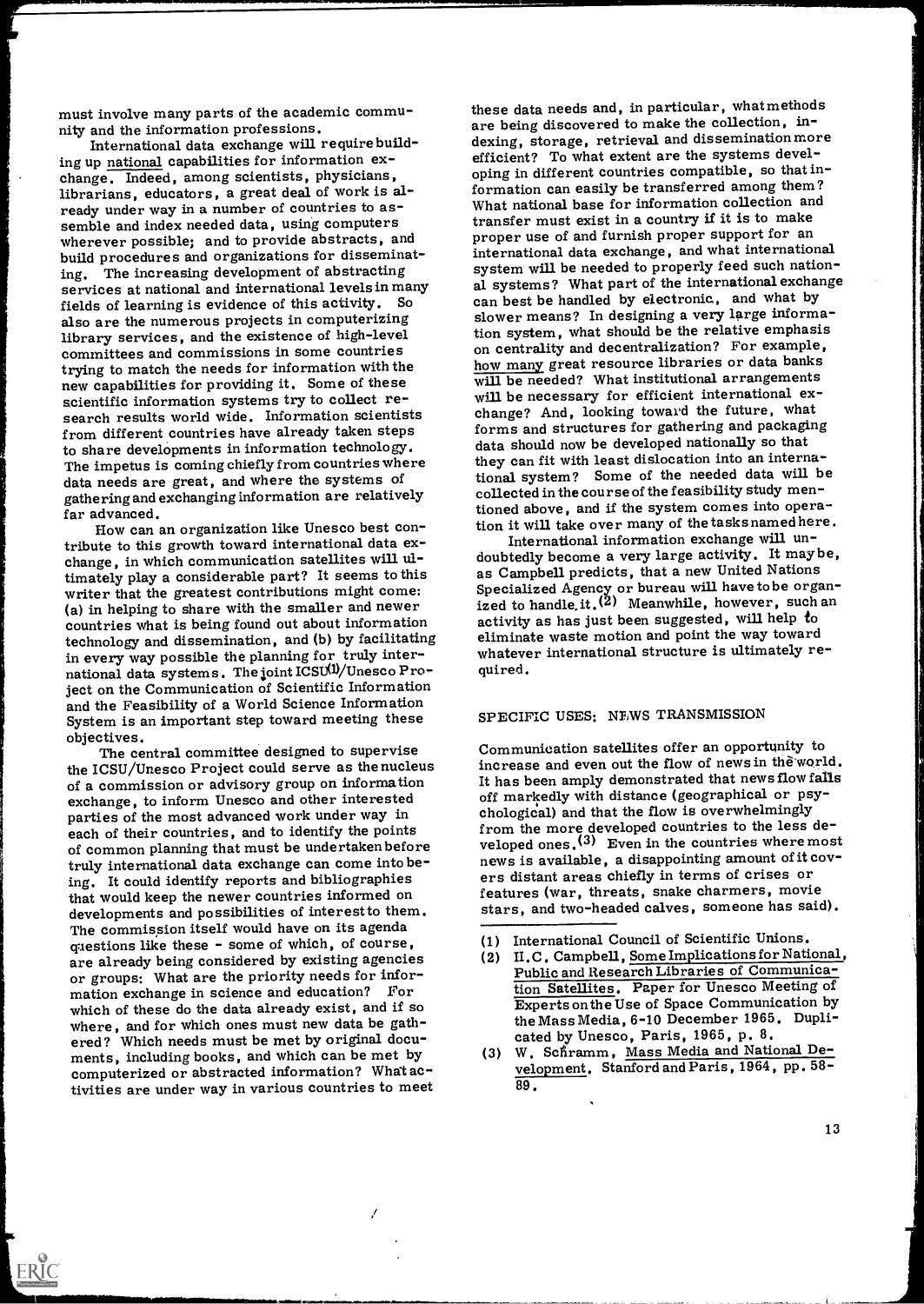If a newspaper or broadcast news editor wants to cover world news in terms of two-headed calves and movie stars, an increased news flow is not likely to make much difference, but at least alternatives will be readily available. And experience<br>
has shown, as Ray has pointed out, that whenever<br>
cables have been extended to a country there has<br>
been a notable improvement both in the speed and<br>
quantity of news avai in that country. Therefore, there is reason to believe that satellites can potentially make a real dif-

ference in news availability throughout the world. In theory at least, this should occur at each stage of satellite development. In the relatively distant years of direct broadcasting, we may be financially feasible. Since then, the method has<br>able to look forward to facsimile newspapers broad-<br>been improved and used for the transmission of able to look forward to facsimile newspapers broad-<br>cast directly into the home, and perhaps even to mumerous kinds of pictorial material, including some choice as to what part of the news one wants mewspaper pages for offset reproduction. Satellites<br>to have printed out on his facsimile machine. That extend these capabilities farther and invite the news to have printed out on his facsimile machine. That extend these capabilities farther and invite the n<br>stage of development should also make a difference media to review the question of what news functi<br>in the kinds of news home. For example, international newspapers example of the home. For television news, point-to-point satellites<br>could become a reality, and in very large countries offer an opportunity to transmit news films and national newspapers could circulate much more easily than now. There might be a merger of some newspaper and broadcasting news units into a broad-<br>er kind of news service, combining the sense of re-<br>ceiving "instant news" that television offers with duction crews for transmitting fully prepared stoceiving "instant news" that television offers with the greater depth possible in print and facsimile. There is little doubt that if and when direct broadcasting from satellites becomes readily available, it with ground stations.<sup>(1)</sup><br>it will shake up our news system as it will shake up our present television services.<br>In the stage of distribution satellites, it may beentia

prove feasible for news agencies to serve some ten of these organizations have formed a joint com<br>scattered clients directly, and thus overcome the mittee, with a secretariat, in London. One of the scattered clients directly, and thus overcome the lack of telecommunication links or high rates of ground transmission.

Much of the effect on news transmission, however, may be felt even at the early stages when most satellite communication is point-to-point. One of the characteristics of satellite communication is that the use of the space link should cost about the same regardless of the distance the mes-<br>sage travels, providing that it is within the satellite's effective coverage area. This area can be as large as  $40\%$  of the earth's surface. To any newsman, this suggests one of the famous chapters in the history of news transmission - the British Empire rate, which made it possible to send news copy for 1 penny a word, from any part of the Commonwealth to London, regardless of the distance hication, at first on a one-time basis, later on a travelled. This rate was much cheaper than any corresponding press rate, and succeeded in moving

a very' great amount of news. Wide differentials now exist in press rates throughout the world. Some of these are related to distance; some are not. The very high cost of sending news from some countries to others con-<br>siderably depresses the amount of news that is actually transmitted. This suggests the attractive idea that perhaps something like a flat rate (or an

an almost flat rate) for news, regardless of distance, might be established world wide thanks to the peculiar economic qualities of satellite transmission. If this were possible, it would help to even out the flow, and thus help to equalize the opti

Similarly, satellites will sooner or later offer a chance to develop reliable teletype news service tion is not now reliable. They also offer an invitation to experiment with facsimile. There were a few small trials of facsimile newspapers in the 1940's and early 1950's, but they proved not to be financially feasible. Since then, the method has newspaper pages for offset reproduction. Satellites media to review the question of what news functions<br>might in the future be carried on by facsimile.<br>For television news, point-to-point satellites

sound tracks more quickly and probably more cheaply. One major American network has announced that it plans to establish "self-contained news bureaux ... complete with equipment and prories" around the "main gateways for satellite com- munication" - meaning principally the countries

The international news agencies and many  $na$ potential of satellites for news transmissions, and ten of these organizations have formed a joint comkeenest observers of the press has suggested that a joint advisory board should be formed, including the committee just mentioned, the International Telecommunications Union, the Communications Satellite Corporation, other organizations that may be responsible for launching communication satellites, and Unesco. This board, he suggests, should be responsible for examining all means by which the world flow of news could be improved through

developments in space communication.<sup>(2)</sup><br>The contribution of Unesco to bringing satellites into use to assist the flow of world news might take the form of bringing together such a group as this, representing as broad as possible a spectrum of news media, news agencies, and space commucontinuing basis if that proved desirable. In such

- Walter D. Scott, A Perspective on Global Television. Address to the Detroit Economic
- Club, 6 February 1967, p. 6.<br>(2) Lord Francis-Williams, The Transmission of News. Paper for Unesco Meeting of Experts on the Use of Space Communication by the Mass Media, 6-10 December 1965. Duplicated by Unesco, Paris, 1965, p. 8.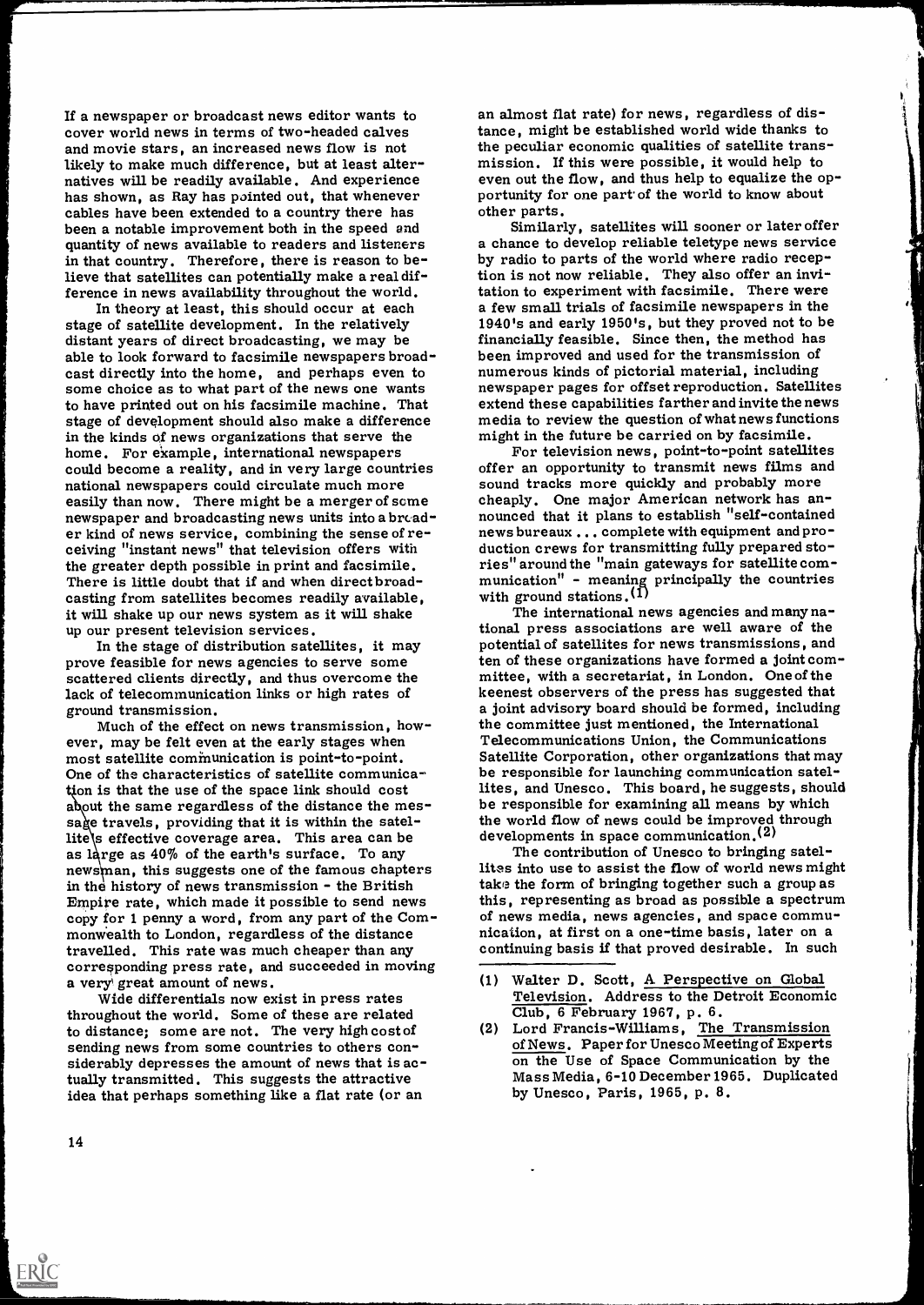a group as this, Unesco could provide: (1) an international platform on which the news needs of all countries, large or small, could be represented, and from which the news media of all countries could be made aware of developing plans and opportunities; (2) liaison with on-going developments ample, if satellite television were readily avail-<br>in other areas of space communication, such as able, there would be less need of local stations and in other areas of space communication, such as legal problems and plans for using the satellites for educational purposes; and, finally, (3) an encouragement to plan with an eye on the long-time future when different satellites will be in operation and different services will be possible.

#### SPECIFIC USES: CULTURAL EXCHANGE

It is reasonable to assume that most cultural exchange via satellites will be in the form of televi-<br>sion, and that as long as we have point-to-point<br>satellites there will not be much of it. Most pro-<br>grammes, except spot news, sporting events of<br>what is a documentary t many cultural programmes, such as opera, ballet and be contrary to the norms and beliefs of anot<br>and drama, are relatively timeless, and can be and any wide-area satellite broadcasting there is<br>transmitted by almost any me transmitted by almost any means. A complicating likelihood of unintentional overlap of coverage<br>factor, however, is that if it proves impossible to lareas, as well as opportunities for intentional profactor, however, is that if it proves impossible to negotiate for other than live transmission of certain art and entertainment events (for example, some sider the peculiar vulnerability of a satellite to<br>music festivals) an exchange by films or videotape hostile action. It is relatively easy to jam the co

might be infeasible. Yet the televising of great events by satellite, the occasional live programme (for example, the 25 June "Our World" programme seen in Europe, North America, Mexico, Tunisia, Australia and Japan, and the sporadic "Town Meeting of the Air" programmes of discussion between Europe and America), along with the increasing amount of travel in the world, are building appetites for foreign television, and if satellite charges continue to de-<br>
crease we may expect to see more foreign televi-<br>
sion via satellite. There may be still more of it<br>
when distribution satellites come in, and offer the<br>
codes of progr opportunity to use evening hours on an educational satellite for general programming. But the real impact of satellite culture exchange will come, if at all, when direct broadcasting satellites are op- erative.

We can only speculate now as to what these will do to television services. It is safe to say, however, that they will offer the opportunity for more garding freedom of information that satellite comtelevision in any given place, and consequently more alternatives and more specialized services if these prove to be desirable. It might be possi-<br>ble, for example, to use one satellite channel for munications other than person-to-person telephony,<br>carrying United Nations or national legislative ses-<br>sions, another t Third Programme on radio, still another for sports, and so forth. Also, the opportunity will be there for international television, if the barriers and objections to it can be overcome. It is not beyond direct broadcasting from satellites, then we shall

ERIC

belief that, twenty years from now, television<br>from several continents, along with a facsimile newspaper, might be readily available, in any

home where there is a receiver.<br> $\therefore$  This may not be entirely desirable. For example, if satellite television were readily availless support for these stations in local markets; therefore, less attention by television to local problems and needs, less opportunity for audiences to express their wishes and reactions to the station. Satellite programmers will know less and less about their audiences and may be forced into more and more innocuous programming in order to meet a wide variety of tastes and avoid offending a wide variety of sensitivities. Satellite broadcasting over a very wide range

is certain to come up against the problems of na-What is a documentary to one country may be proture to one country may be offensive to another. to another. Even what is education to one country may be contrary to the norms and beliefs of another. paganda to other countries. Along with this, conhostile action. It is relatively easy to jam the communication link to the instrument, and in some cases even to take it over at times for one's own messages. It is also within easy possibility to break the signal code by which the satellite is turned on or off, or by which the jets are operated to keep it in position. Therefore, it is conceivable that a nation offended by a satellite's transmission might simply turn on the jets to move the satellite out of orbit and destroy it. It is clear that the world can hardly enter into this direct broadcast stage of cultural exchange until the institutions and codes of programme conduct, and the arrangements for control of programme content and redress of grievances, are all carefully prepared. Every public communication system requires controlling patterns and institutions so that its uses

and content will be consonant with the norms of the society it serves. It is precisely because differ-<br>ent nations of the world have different norms remunication represents a difficult control problem. The more international communication the satellites carry, and the more they are used for communications other than person-to-person telephony, the more necessary it will become to surround the satellite system with a pattern of law and orderliness control problems. If these arrangements are not in working order by the time we are ready to begin face a very dangerous situation.

15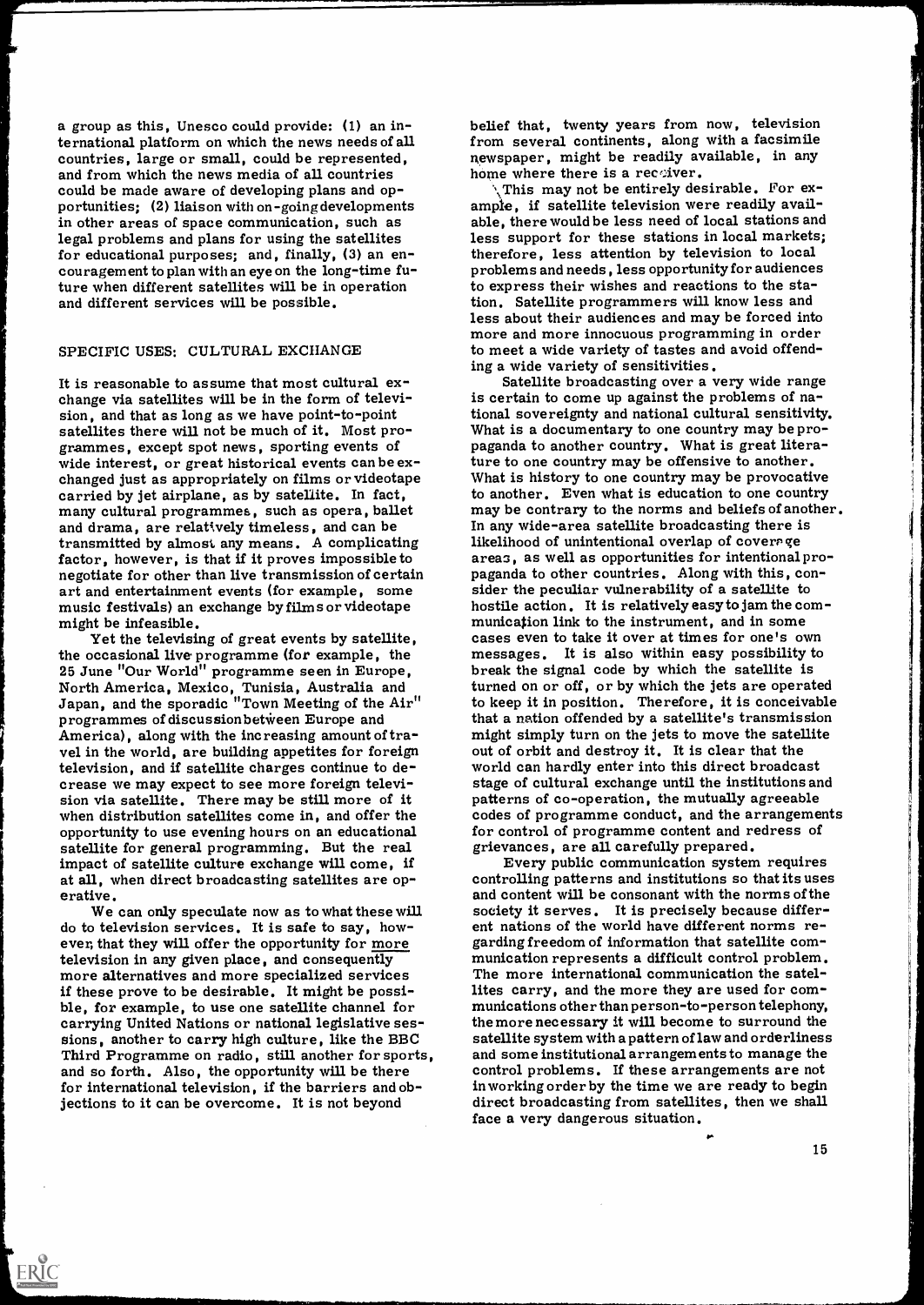Point-to-point communication by satellite is unlikely to challenge national sovereignty, and do-<br>mestic legislation will provide recourse for individuals or organizations who consider themselves to be injured by satellite transmissions. Some problems may arise from differing nationallegislation on libel and breach of privacy, and the rights of performers may have to be redefined or recon- sidered on an international basis if their performances are made public in a number of distant ments are typically made by the broadcasting or-<br>ganizations of the nations involved. The more<br>countries involved, however, the more attractive some broad, general arrangements will come to seem. Copyright, too, may present some problems. But because a country's own communication system serves as a gatekeeper to transmit or retransmit whatever passes over the satellite system, most of the problems will be within domestic jurisdiction and require no special international arrangements. There is some danger, of course, that the power to transmit and retransmit may come to be surrounded by such a maze of restrictions and controls, in an effort to protect the norms or policies like space itself, is conceived of the common pr<br>or "image" of a country, that very little will go perty of mankind. It is desirable now to devote through. The amount of control to be exercised major attention to cover content transmitted or retransmitted is there-<br>sin practical terms. over content transmitted or retransmitted is therefore a problem of international understanding which should be solved, or at least clarified, even for point-to-point communication.

The closer we move toward direct broadcasting, the more imperative it will becometo approach from an international basis the problem of preventing abuses of the new capability for international communication. It is predictable that efforts to establish an international legal system for infor-<br>mation will be resumed, at or near the point where they were carried by the <sup>1948</sup> Geneva Conference. Some institutional arrangements to carry out control agreements will doubtless be required. Terrou has spoken vigorously about "the dangerous gulf that is forming between scientific progress and the stagnation of institutional arrangements ... Scientific and technical advances themselves, at any rate from the point of view of their social application, may be held up, jeopardized or ... transformed into a source of danger unless we are ready, here and now, to make those institutional arrange- ments which will induce the community of nations to accept such advances by ensuring that they will be made to serve the common weal. The problem must therefore be stated unequivocally. It is a problem which can be solved by only two methods force or law, coercion or international co-operation. Coercion would mean arbitrary jamming, it would mean the destruction of instruments for the dissemination of information, a ban on the manufacture, importation or even possession of receiving sets. Co-operation means legal solutions - international agreements and regulations whereby the various States and, through them, the bodies responsible for the production and dissemination of

space information would accept a discipline and responsibility calculated to prevent abuses and every kind of infringement of those community and individual interests which are recognized by law in each national community" $(1)$ 

Space law seems to be evolving within long accepted outlines of international law. Goldstein, for example, has noted that at the time of the In-Space law seems to be evolving within long<br>accepted outlines of international law. Goldstein,<br>for example, has noted that at the time of the In-<br>ternational Geophysical Year all nations agreed by<br>common consent to an evolu common consent to an evolutionary step of such importance that it might be considered a part of the "common law of mankind": that outer space may be used for peaceful and scientific purposes without restrictions based on terrestrial sovereignty.<sup>(2)</sup> A second principle, the basic right of a nation to defend itself from attack, whether from the ground or from outer space, is embodied in Article <sup>51</sup>of the Charter of the United Nations. It points to the obvious need of defining what in the field of information constitutes an "attack", and providing controls and opportunity for redress. A third principle is that of orderliness in space, illustrated by the international agreements already arrived at for use of the radio spectrum which, like space itself, is conceived of the commonpromajor attention to defining these developing norms

But a professional code typically requires a professional body to administer it. A set of rules or regulations, or a body of law, is of little value without enforcement and administration. Therefore, it is necessary to consider the kinds of international institutions and arrangements that would  $\qquad$ be required to maintain a rule of law and order in space broadcasting. The developing situation being what it is, this institution should be designed not only to administer an existing code, but also to meet a series of unforeseen problems and challenges as human experience in space unfolds.

How can we begin to move toward the goal of very wide exchange, even where the pattern does not now exist? The European Broadcasting Union has its own exchange organization, Eurovision, and the nations of East Europe have a parallel to it, Intervision. One reason why the prospectof a distribution satellite is so attractive in Europe is that a firm basis already exists there for the exchange of programmes. There is also provision in the Far East. No such regional exchange organizations exist, however, inAfrica or the Americas.

- (1) Fernand Terrou, International Co-operation<br>in the Use of Space Communications for Information, Education and Culture. Paper for<br>Unesco Meeting of Experts on the Use of Space Communication by the Mass Media, 6-10 December 1965. Duplicated, Unesco, Paris, 1965, p. 9.
- (2) Sydney Goldstein, International Co-operation in the Field of Aviation Law. In World Peace through Law, pp. 494-495.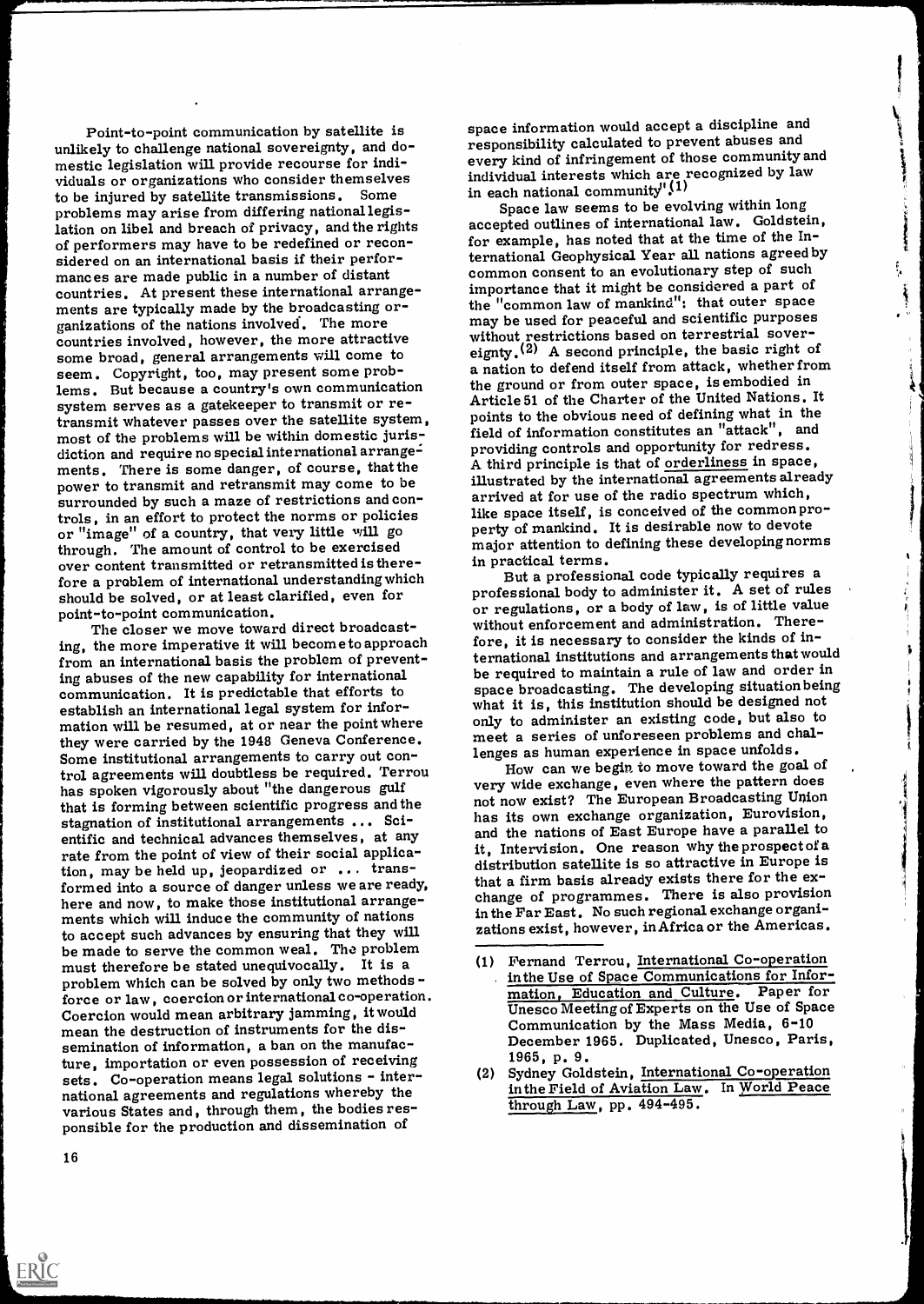In the case of this problem, as with others we be tried out. Such hard problems as<br>talked about in this paper, there is much to be rights and copyright would be aired. have talked about in this paper, there is much to be done on the ground before we leap into space. Itis suggested that the place to begin is in encouraging intercultural co-operation among broadcasters, as it has been encouraged in Europe, quite apart from any consideration of space links for this exchange.

of programmes. This is a sound and practical step tection. The rights of performers will present<br>and should furnish some guidance both for new re-<br>more complex and difficult problems in the sateland should furnish some guidance both for new re-<br>gional organizations and for co-operative efforts on lite age, and the Berne Convention, as revised a<br>a world-wide scale.<br>Rome in 1961 and at Stockholm in 1967, clearly a world-wide scale.

The Chairman of the Board of the National Broadcasting Company (United States) has advocated a world-wide association of broadcasters. Nothing less than that, he says, "can provide a wholly effective nerve centre to serve emerging needs rising from television's rapid global growth. These in-<br>clude the need, not only for a central file of pro-<br>grammes available for purchase or exchange, but<br>for a clearing house to deal with such factors as time differentials, copyrights, union arrangements, scheduling clearances and simultaneous translation. Major long-range planning, as well as day-to-day co-ordination, will be required if anything approaching Eurovision is to be attempted on a global scale. The closest kind of technical liaison will be needed.<br>A fertile field for a world-wide broadcasting organization lies in the development of uniform mea- sels that "in today's embittered international situ-<br>sures affecting artistic, business and labour inter- ation there is little hope of achieving a general ests and rights in connexion with internationally televised material. A world organization could provide personnel exchanges and training courses so that the skills of advanced broadcasters are made available to their counterparts in emerging nations  $\dots$ . We realize that establishing any international organization is a complex task. Yet the duty to pass domestic legislation curbing excessive<br>need for free expression and open channels among propaganda by individuals; and possibly the estabneed for free expression and open channels among nations is so great that we must not leave the chal-<br>lenge unmet." $(1)$ 

Most of the requirements for programme ex-<br>
change cited in this statement are also require-<br>
ments for programme exchange by satellite. There-<br>
fore, anything that can be done to strengthen the<br>
programming capabilities o tems, or to encourage regional exchange will ulti-<br>mately contribute to world-wide exchange. Fur-<br>thermore, it is apparent that much international in ground broadcasting. Precisely what kind of thermore, it is apparent that much international exchange of cultural programmes can and will take place without the use of satellites, and therefore if regional and then world-wide exchange can be facilitated in general a certain part of the practice will

merge into exchange by satellite. This would then be a step toward meeting the problems of direct broadcasting by satellite. At least, the habit of co-operation would be set up. and various forms of it - for example, the joint planning and production of a programme - would

ERIC

be tried out. Such hard problems as performers'

At the same time it would be useful to try to under-<br>
stand some of the problems involved in such co-<br>
operation, and how they may be overcome.<br>
Unesco has begun to collect some of the ex-<br>
periences of regional organizati Problems like these might be the next place. where Unesco or other appropriate organizations could help pave the way toward direct broadcasting of cultural programmes by satellite. The question of copyright, as affected by satellite transround table of 1964 on Legal Systems Governing Cocca, concluded that an extension of the present copyright convention would provide adequate protection.<sup>(2)</sup> The rights of performers will present lite age, and the Berne Convention, as revised at needs re-examination. When it is decided what modifications, extensions, or replacements of these agreements are desirable, then new instruments, if needed, might be drafted by the appropriate parties and brought to the attention of governments.

> Studies and possible agreements of these kinds would be easier than the ultimate problems of control and organization which must be met before direct broadcasting becomes a reality. Yet at the appropriate time these too can be faced. Whether the problem of freedom and control, as applied to space broadcasting, is taken up as an extension of the 1948 United Nations sessions, or otherwise, it would be desirable to stimulate preparatory dialogue. Arthur Larson, an international legal scholar well acquainted with broadcasting, counation there is little hope of achieving a general international convention for outlawing the publication of false reports and the proscribing of defamatory, subversive and war-mongering communications". Instead, the emphasis on planning toward a treaty or code might well be on "the creation of the right to reply and correction; imposition of a duty to pass domestic legislation curbing excessive lishment of dispute-settling procedures between the parties in matters of propaganda". $(3)$  It is interesting to note that the Nordic broadcasting or-<br>ganizations have already accepted common rules<br>on the right to reply and correction.<br>The preliminary dialogue on organization for

> begin long before political action would be needed, making use of all the experience with co-operation administrative structure and power of enforcement

(3) Arthur Larson, Propaganda. New York: Oceana, 1964, pp. 229

<sup>(1)</sup> Walter D. Scott, op. cit. , pp. 11-12.

<sup>(2)</sup> A.A. Cocca, Space Communication and Cultural exchange. Paper for Unesco Meeting of Experts on the Use of Space Communication by the Mass Media, 6-10 December 1965. Duplicated by Unesco, Paris, 1965, p. 12.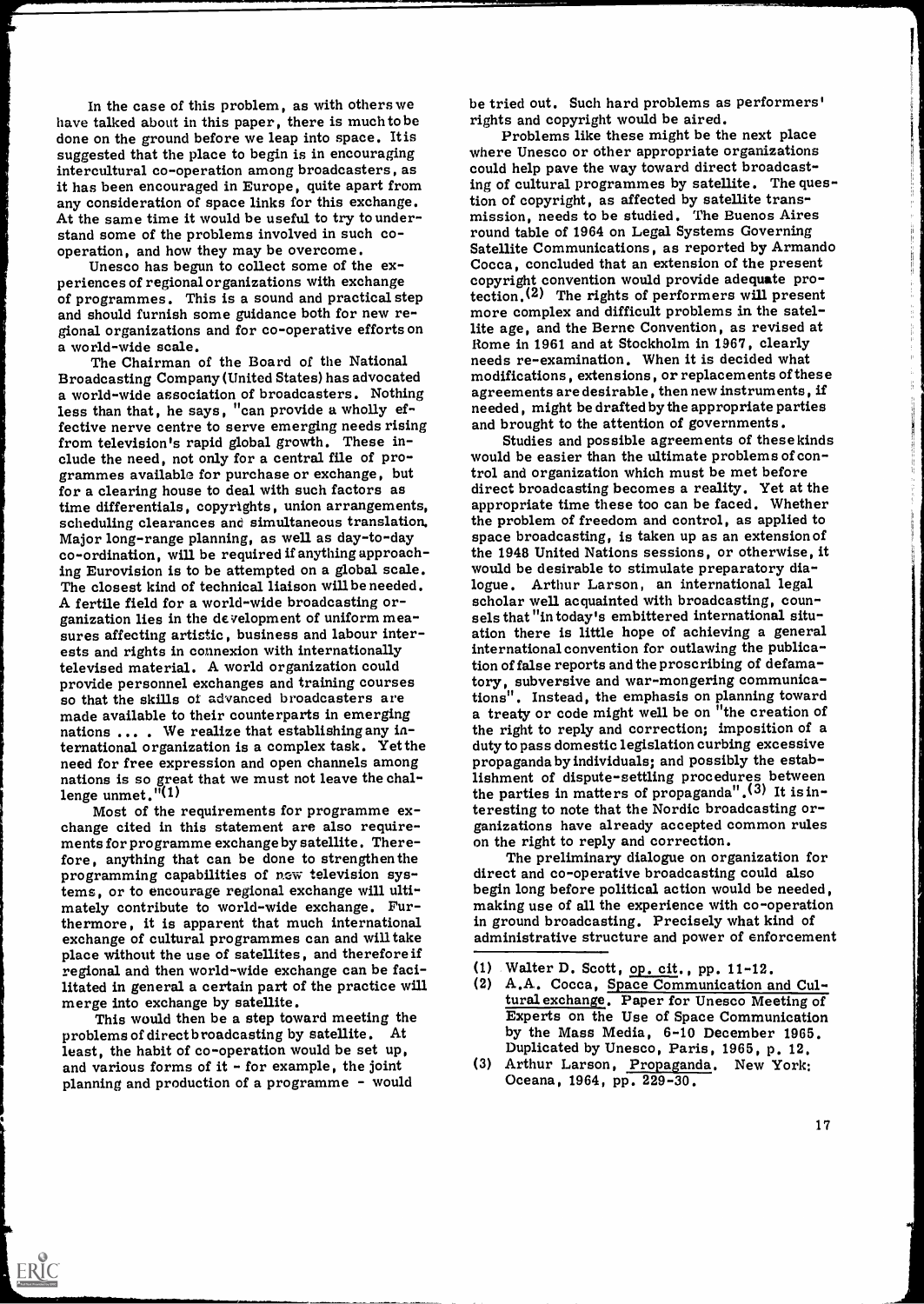will be needed? What kinds of programming can best be done by a nation for others, and what kinds can best be done by several nations in co-operation or by an international programming organization? If questions like these can be thoroughly aired before the solutions must be decided upon, they can perhaps be handled with less heat.

We may be exaggerating the potential trauma of direct broadcasting. Changes in communication have a way of following powerful new technologies. It might be that the attractions of space broadcasting will be so great that the problems will shrink. Hut that is not what practicing broadcasters and international legal scholars believe. They feel that a high degree of co-operation, tolerance and restraint, along with suitable agreements and administrative machinery, will be required if direct broadcasting from satellites is ever to be anything other than a piece of science fiction or a nonfictional fiasco. The reason for approaching these problems today is that they will certainly be far worse tomorrow.

#### SPECIFIC USES: EDUCATION

No use of modern communication has so interested the planners in developing countries, and other individuals and groups concerned with economic and social development, as the possibility of using it

in support of education.<br>The possibilities are indeed attractive. For countries where well-trained, well-educated teachers are in short supply, there is the chance to share be a combination of repr<br>the best teaching widely For countries where casting from a satellite. the best teaching widely. For countries where schools are short of teaching aids, there is the chance to distribute audio-visual materials and demonstrations from central places. Where special courses or special kinds of instruction are needed, there is the chance to produce it inone place and distribute it to many. Teachers can have access to continuing in-service training without having to go back to the teachers' college for it. Where schools do not exist, education can still be carried by broadcast and correspondence study. Where literacy classes are needed, basic material can be offered by broadcast or films, and a monitor not specially trained for literacy teaching can conduct the class. Films and television can speed up the learning of mechanical and electronic skills. Broadcasts in support of rural forums, teleclubs, village level workers, or agricultural extension, can help impart needed knowledge of health, agriculture, or community development. And in all these uses, modern communication can help to broaden the perspective of its users - beyond the village, beyond the State, beyond the nation - and implant ideas of how other people live, of the national plan and purpose, and of the changes under

way.<br>Modern communication, of course, includes all the media, and all are useful in one way or other. In developing educational systems, however, modern communication has most often meant radio, television and films, and the most dramatic uses of these - because of their ability to multiply communication resources and distribute them simultaneously over large areas - have been with radio and television. These have included, for example, television and radio in schools (as in Samoa, Niger, Colombia, Thailand), radio in combination with rural forum groups (India and Togo), radio or television combined with correspondence study (Australia and Japan), television with literacy study groups (Italy and the Ivory Coast), teacher-training programmes (in many countries). Projects like these have attracted wide attention and whetted appetites. And because television and radio have played such a large part in all of them, the question has inevitably been raised whether a communication satellite could not do better, and perhaps more cheaply, over a far greater area, what radio and television have done in limited areas.

 $\frac{1}{4}$ 

A point-to-point satellite, of course, could not contribute much to an operation of this kind.  $A$ distribution satellite, at least, is required, and, if possible, a satellite that would have some capability for both direct broadcasting and distribution. For example, preliminary cost studies indicate that for a country like India where television exists in only one city, where telecommunication is not well developed, and where perhaps one-fourth of the population could be reached by television stations in the large cities, the least expensive way of bringing television to most of the country would be a combination of rebroadcast and direct broad-

If a distribution satellite could be used in a developing country, it would, in effect, take the place of microwave links or long lines to local stations, and the country could, for the time being, forego that expenditure. If the whole country could be served by direct broadcast, it would be possible, if desired, to leap over the stage of build-

ing local stations. A considerable part of the ground cost, however, could not be avoided in any case. Receiving sets and antennae would be needed. Electric power would have to be available, either generated locally or supplied from some regional source. There would have to be provision for maintenance in the villages as well as the cities, and a number of electronic components and units (including sets) would either have to be manufactured or purchased with foreign exchange. In Samoa, to take one example, it was found that new schools had to be built before television could be effectively introduced. For any large country, the cost of the ground segment would probably be considerably more than that of the space segment. And the annual operation of the ground segment of the system would be very much more than that of the space system. It would include the programming, the maintenance, the very extensive arrangements for co-operation and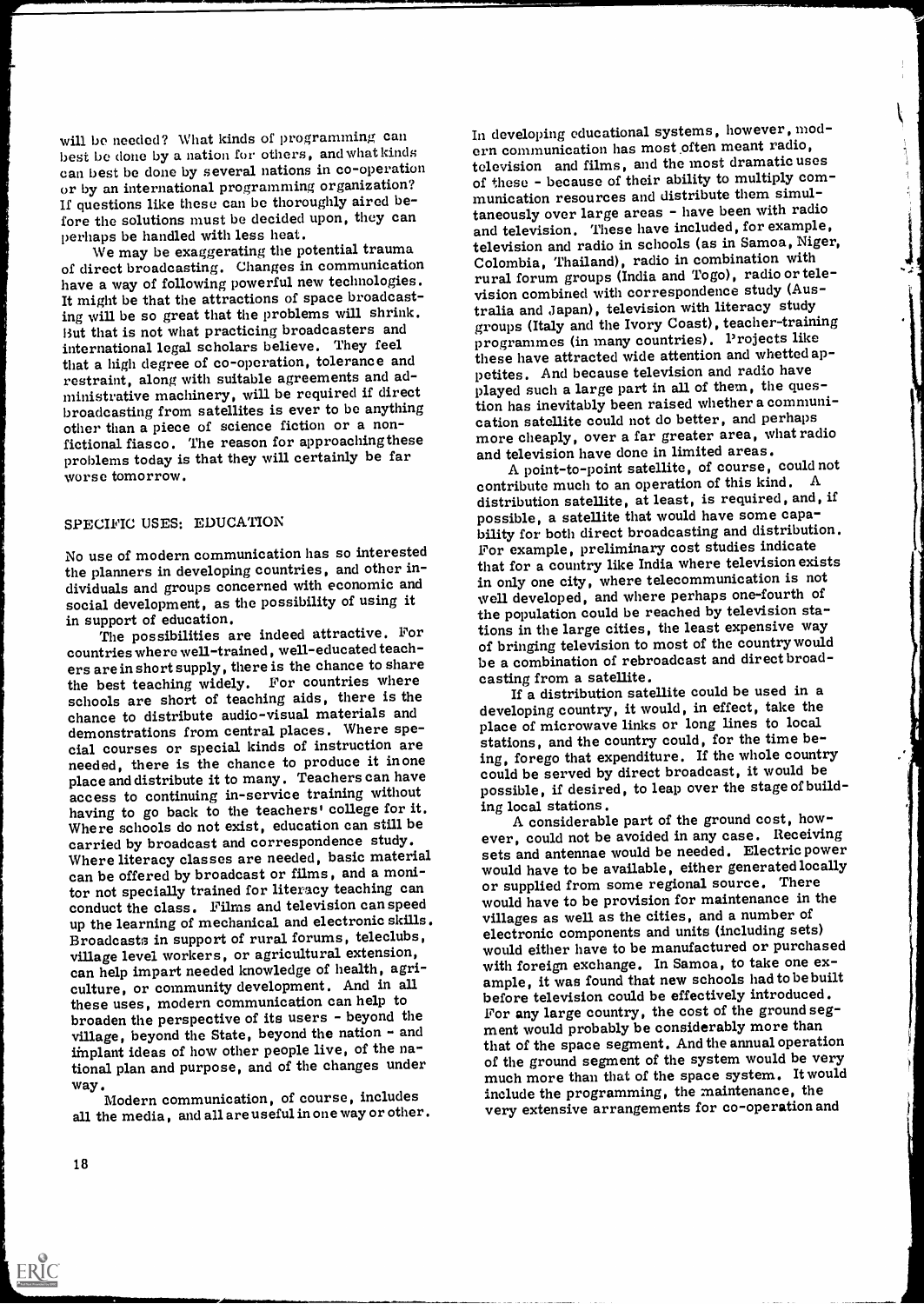liaison between schools and programme centres, and the materials that would have to accompany the broadcast instruction.

Just as television is a mass medium and has to be used in a large way if unit costs are to be acceptable, so a communication satellite is a very large telecommunication system which has to be used to serve a great area lest the unit costs be out of reach. "A little" use of a satellite system for education and economic development is therefore not a reasonable policy for a developing country. Any such use involves a major investment in money, manpower and technical resources.

This is not to say that such an investment is not justified. Rather, the point we are trying to suggest is that it is probably justified for some countries, under some conditions, at some stage

of development. One of the touchstones is the size of the country. For unit costs to be favourable, in comparison with other ways of delivering a signal, the country must be a very large one - perhaps something of the order of a million square miles in area - or the satellite must be used to serve a co-operating group of countries. For educational use of a satellite, however, this raisesthe question of local needs and local patterns of education.

One of the essences of education is localness  $$ individual differences among students and consequently different needs for instruction; local class schedules and local curricular patterns; differing content of courses based on local interests, surroundings and occupational goals; differences in standards of accomplishment between schools or regions; different customs; sometimes different languages. These differences are much greater in some countries than others; in Prance, for example, there is greater uniformity of curriculum and standards than, for example, in the United States. The same problem carries over to adult education and development information. For example, dry wheat farmers will be very little interested in the kind of adviceto be given wet rice farmers; the fishermen of Kerala would gain little from instructions broadcast to Rajasthan about the diseases of camels.

Therefore, any country thinking of a satellite for educational uses must ask what material can profitably be broadcast to the entire region served by the satellite, or what division of satellite time or of satellite channels (if it has more than one) would meet the different needs of different parts of the region. If a group of countries plan to use the satellitetogether, they must ask the same question

in terms of their differing needs. Where television has been used for education, it has been found that a great deal of its effectiveness depends on the kind of activity that is stimulated at the receiving end. Learning activity is stimulated in part by the broadcast, and in part by the classroom teacher or monitor. Some of the most effective television teaching encourages pupils to be quite active and responsive during the lesson, and leaves them with curiosity and interest they

ERIC

want to satisfy after the broadcast. The classroom teacher must prepare the children for the broadcast, and afterward take care of their questions, and build, around the broadcast, appropriate practice and demonstration, individual learning and study activities. In many of the most successful television projects the classroom teacher performs as a true partner of the studio teacher; in fact, it becomes a kind of team teaching, in which the television teacher does a part of the job, and the classroom teacher another part. To accomplish this, both teachers must learn new roles. The feeling of being on the same team comes usually from common planning, or from very close liaison and constant feedback from the schools to the studios. It comes also from skilful administration which removes the threat and resentment from the classroom teacher at having her classroom invaded and helps her learn the new role she must play. This is a very subtle problem, because a disgruntled classroom teacher, or one who is not co-operating with the studio teacher, can very easily cancel out all the advantage of putting an expert teacher on television.

This kind of problem will be even more demanding when a satellite is put into the communication chain. It is harder to bring all teachers into the planning, to keep up liaison and feedback, and to pitch the broadcast at a level that will stimulate all classrooms. At the very least, therefore, educational use of a satellite would require very careful and skilful administrative planning, a considerable effort to assist the classroom teacher to learn her new role, and a large staff of field workers, supervisors, and counsellors to maintain contact between central administration and programming, and the schools and classrooms. In a country large enough to use a satellite expeditiously - that is to say, a country like India, Indonesia or Brazil - that field staff would probably number in the thousands. For adult education the broadcasts would have to be combined with a field staff and organization even larger - perhaps something of the order of India's 35,000 village-level workers. If a group of countries use a satellite for education, they will almost certainly need an international organization to plan and co-ordinate programmes and provide for liaison with users.

A country that is considering the use of a satellite for education must neither be frightened away by difficulties like these nor carried away by the heady prospects. Rather, it must ask some very hard questions about whether its educational problems are better solved in the future by a satellite system or by some other solution - for example, ground-based television, or an expanded and improved programme of teacher training. And if the satellite looks sufficiently attractive, then the country must ask what steps it must take to prepare for the satellite system, and whether it is prepared to take those steps at once or to schedule them period of years.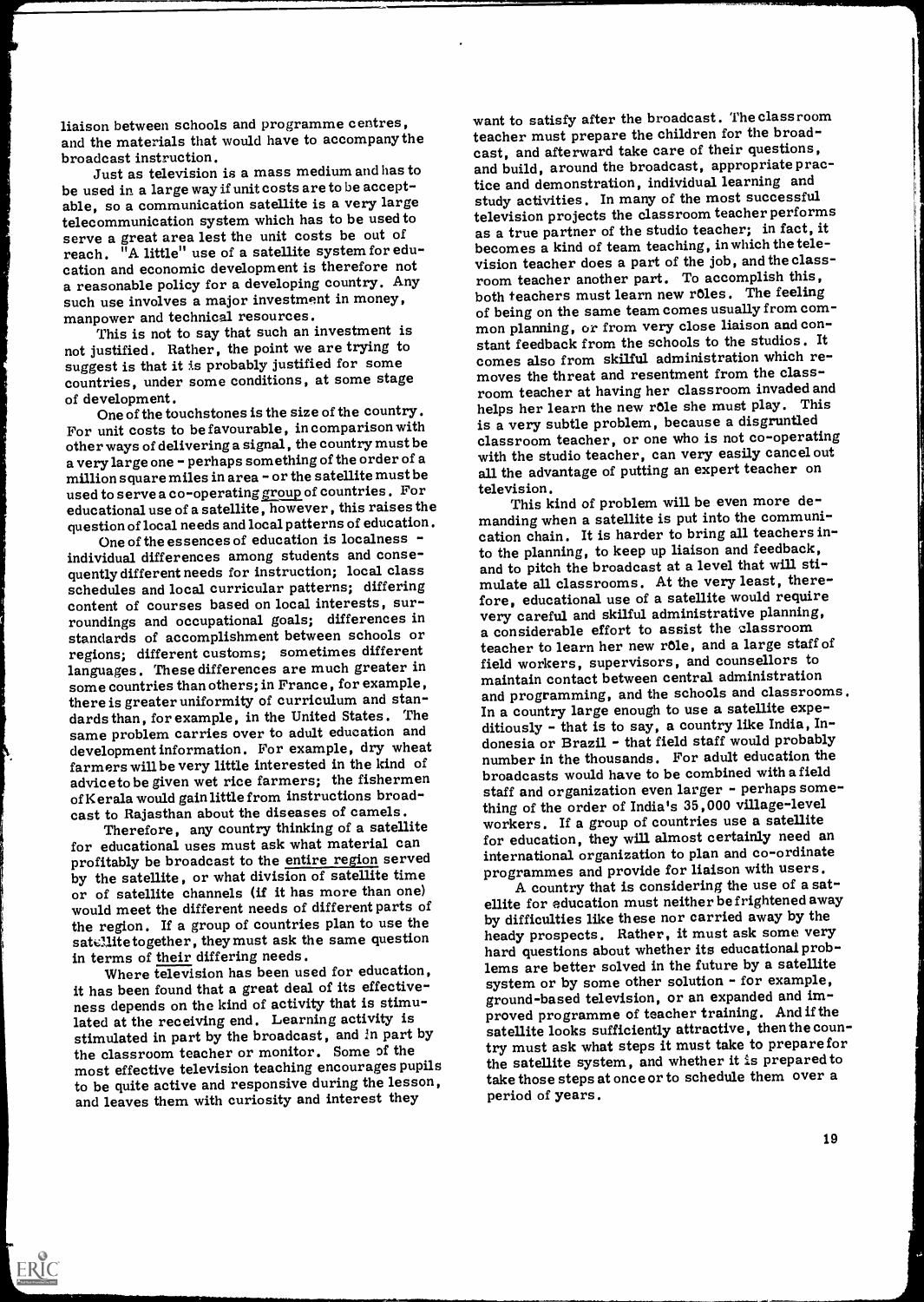For example, suppose a country concludes after careful review that it should move towards use of an educational satellite. It cannot make this plunge at once. There will be some curricular changes to consider. What courses can best be assisted by mediated teaching from a distance? What changes, if any, should be made in the content of those courses and the methods of teaching them? For example, if mathematics and science are in the list , is this the time to introduce the "new math" or the new science curricula?(1) What printed or duplicated materials will be needed for these courses? What must be done about revising schedules so that the broadcast teaching can be received at the same hour throughout the area to be served?

When these preliminaries are done, the country may wish to move into instructional television on a small scale, so as to gain experience with it. This will require the providing of power, receiving sets, and maintenance facilities, as well as a broadcasting station and trained persons of several kinds. However, such a step will let the schools try out the new courses so that they can be revised before the country commits itself to them on a broad scale. Prospective studio teachers can gain some practice with their art, and schools can experiment with different classroom practices related to the broadcasts. At this time, also, something can belearned about how to maintain liaison between schools and studios, and what kind of assistance both the classroom teacher and the studio teacher will need.

At the same time, the community development, adult education, health and agricultural agencies can begin to use the television system in out-ofschool hours, so as to find out what tasks it can best do for them, and what skills and supporting

While this is going on, the country will want to build up a cadre of trained persons. Some of these will be engineers and technicians to operate the broadcasting equipment and maintain the sets; later, there must be persons to operate the satellite ground station. There must also be programme and production personnel for the studios and educators who know enough about broadcasting to manage the school side of the operation. One of the advantages of starting in a small way with ground-based television, rather than a large way with a satellite, is that a cadre of trained people can be created, from formal training, from observation of other countries, and from experience, to serve other areas and larger responsibilities.

With this kind of procedure, nothingis lost with each new step. The curriculum is reviewed and improved. A nucleus of trained and experienced people is being created. Instructional television is operating in at least one region, and enough is being learned about it so that the country can decide whether it wants to go ahead with it, and where it is likely to be most useful. It can either cut back, or expand television on the ground; or, when it feels able to provide the financing, the ground installations, and the personnel, it can jump into satellite communication.

If we want to help bring satellites wisely into use for education, therefore, one of the most useful things we could do would be to make it possible for some of the most interested countries to take the first step: that is, to conduct planning reviews of needs, resources, alternate strategies, and technological possibilities. These reviews could be undertaken with the aid of outside experts, if needed. The purpose would be to place a clear picture of educational needs against a consideration of available technologies, so as to answer the primary question, from the country's own point of view, of what technological aids, if any would help advance the educational plans; and the secondary question, would a satellite be a desirable and feasible solution to these problems in the foreseeable future, and if so, what steps must be taken, at what cost, into the satellite age?

The 1961 meeting of the General Assembly invited the United Nations Special Fund and Technical Assistance to lend a "sympathetic ear" to requests from Member States for surveys of their domestic communication facilities. The Expert Advisory Committee appointed to follow up the 1963 United Nations Conference on the Application of Science and Technology for the Benefit of the Less Advanced Areas, recommended that, whereas "media are now being increasingly used in the developed countries ... they will require considerable and perhaps fundamental adaptations if they are to be applicable to the need of the developing countries ... . Clearly, for such countries, the initial step should be a survey of existing needs and resources and the devising of methods and media by which such available resources as exist can best be adapted, employed and supplemented to meet local conditions and needs.  $"({25})$  Not much has come out of these recommendations, and ac $\cdot$ tually the amount of money that has gone from United Nations sources into bringing the media into use for education has been relatively small. For example, about 35% of loans from the International Bank for Reconstruction and Development have been

- (1) A time of impending change is the best time to review the goals and means of an educational system, against the national goals and the available means. Thus, there is a very close relationship - or should be - between planning for new technology and planning for new curricula and more efficient teaching methods. As Jerome Bruner has said (Inquiry, ed. by Wilma McBride, Washington, 1966, p. 58), "for the future of TV, the worst mistake would<br>be to put it to work sanctifying the traditional".
- (2) Advisory Committee on the Applications of Science and Technology to Development, Second Report, May 1965. Economic and Social Council, Official Records, XXXIXth session, Supplement no. 14.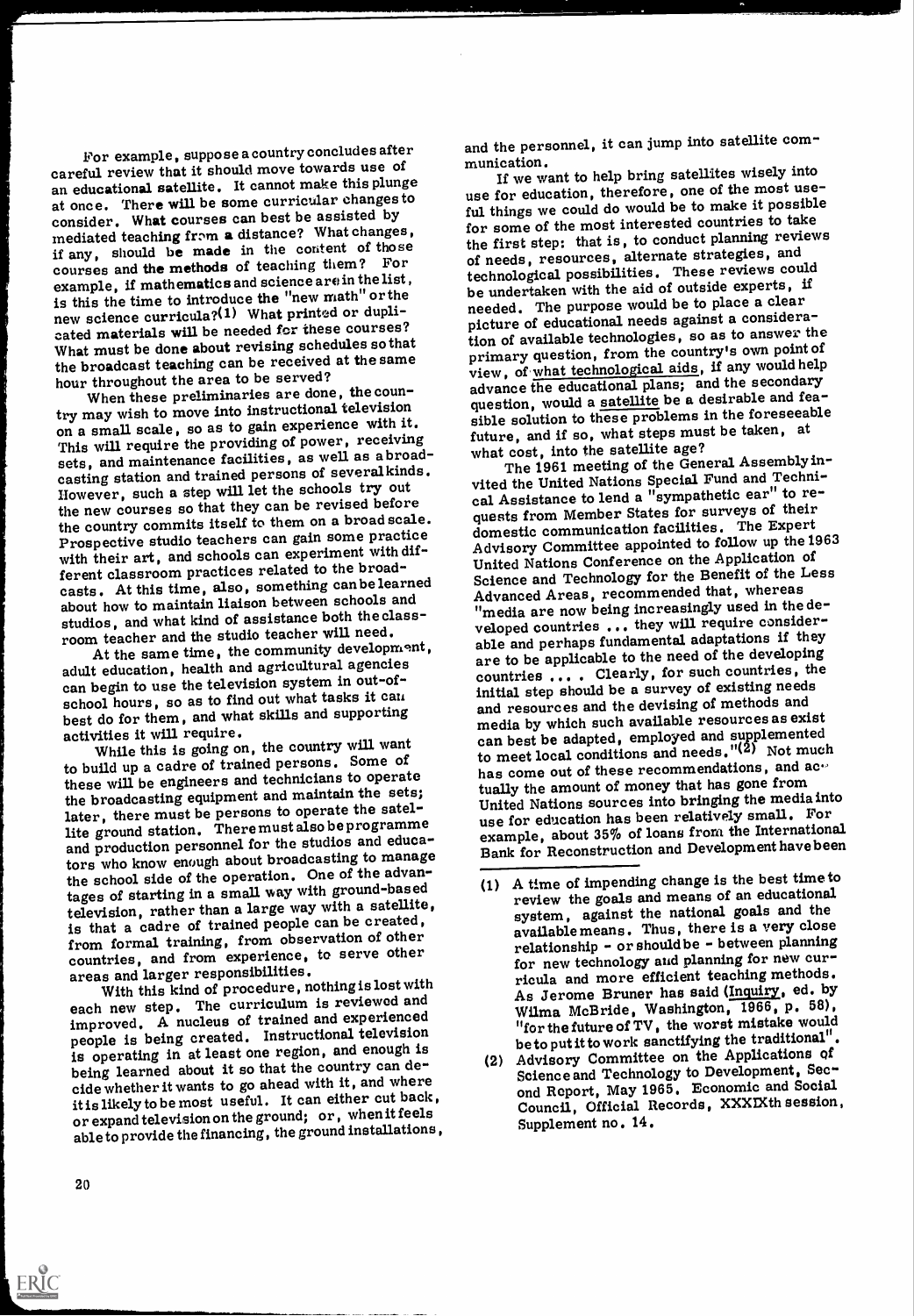for transport, whereas about half of one per cent have been for development of communications. The question now needs to be raised again, in light of the coming availability of satellites for the purposes of education and development, whether such step-by-step approaches to modern communication, based on careful review and planning, should not be encouraged and supported.<br>A second action that would contribute to effi-

cient use of communication satellites, and also to some of the intermediate steps toward satellites, would be to maximize our understanding of the most efficient patterns of television and other new media into satellite communication would be justified.<br>use for education and development. We mention More likely, the satellite stage will have to be pretelevision especially because it is likely to be a main component of a satellite system used for edu-<br>cation, and because we are beginning to see ex-<br>amples of its use for educational purposes in numerous developing countries under different conditions and in different ways. Twenty-three case studies of the use of new media for education have recently been published by Unesco and the International Institute for Educational Planning.<sup>(1)</sup> This is at least a beginning. Experimental data are beginning to become available on new media projects.

ERIC

These should be gathered, collated, interpreted, and made available to prospective users.<br>This is particularly important because there

are great differences in the effectiveness and the costs of the new media in different situations and different patterns of use, and undoubtedly even the most effective methods can be improved upon.

At the appropriate time, it would be helpful to have a pilot study in which the problems and results of an educational satellite could be identified and studied in the realistic setting of a developing country. It may be possible to find a country where a long jump into satellite communication would be justified. ceded by a series of short steps and developments to prepare the schools and gradually improve the ground communication system, train the necessary people, plan the curriculum and the organization, and so forth. In any case, whether a long jump or a series of short steps is indicated, they should follow a careful planning review of the kind suggested.

(1) W. Schramm, P.II. Coombs, F. Kahnert, J. Lyle. The New Media: Memo to Educational Planners. Paris, Unesco, 1967.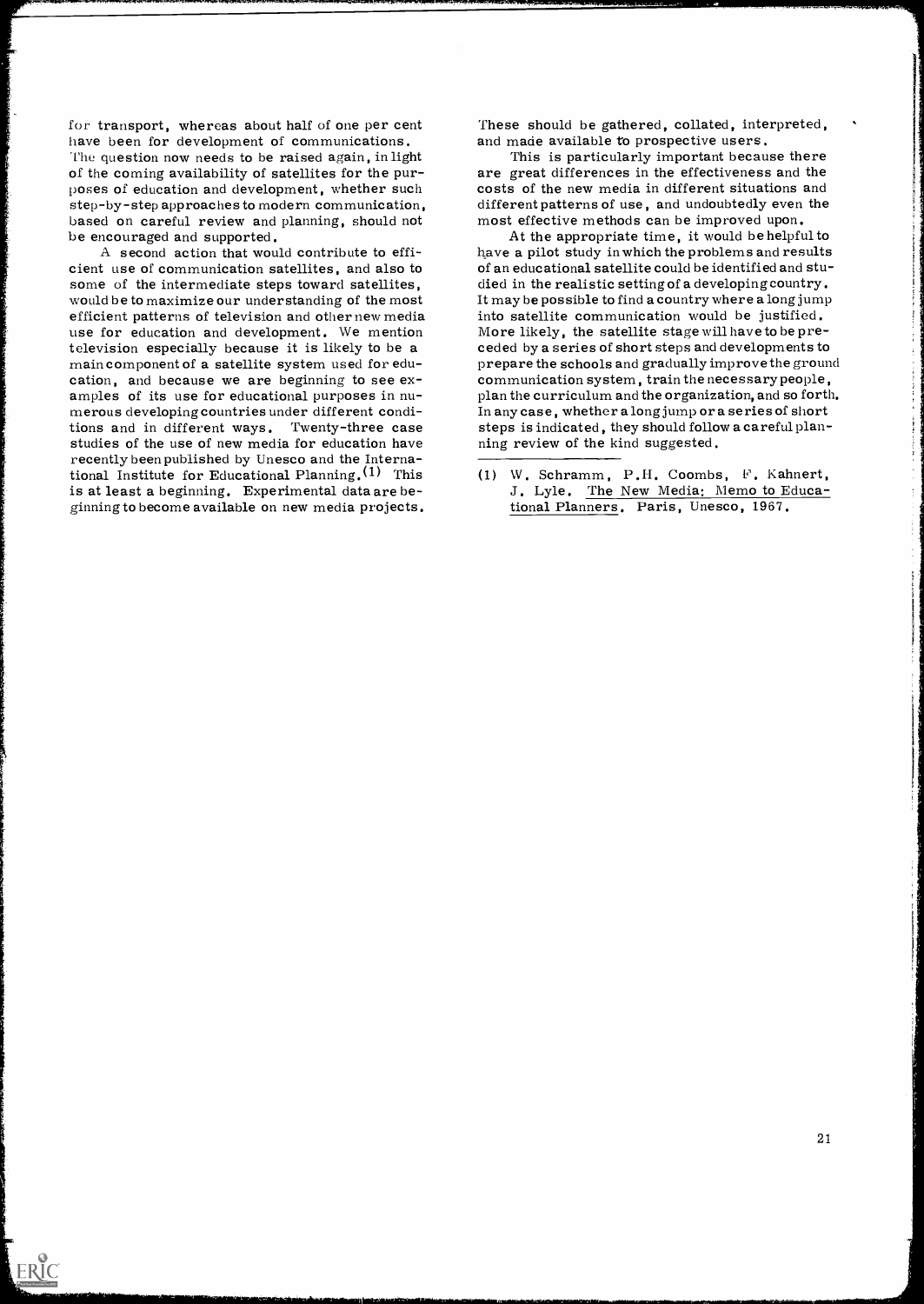A pattern emerges from this paper.

suddenly into the use of communication satellites for education, science and culture. Rather, this is likely to happen in a series of preparatory steps. Most of these will involve preparing the ground segment of the communication system to use the space link. In some cases, the actual installation for a number of developing countries working to<br>of the space segment may come almost as an anti-<br>ward educational satellites to conduct intensive of the space segment may come almost as an anti-<br>climax after all that has to be done on the ground planning reviews of educational goals, resources, to get ready for it. In the field of data exchange, to take one example, the task of creating a network sibilities of available technology. In the field of of data centres, providing for the collection of data exchange, there must be continuing planning needed data, and for methods of indexing, abstracting, storing and retrieving, and circulatingit, and, a system to meet those needs. The organization<br>finally, for building up the necessary relationships of programme exchange will require some planning<br>between data centres be the major effort, and the satellite will be relatively easy to add to the system when those preli-<br>minaries are completed.<br>In each of the four areas discussed in this pa-<br>per, we have tried to suggest some of the steps

that must be taken for measured and rational pro-<br>gress into the satellite age. If these preparatory<br>steps are planned wisely and taken when needs are ellite: to encourage co-operation and exchange steps are planned wisely and taken when needs are ellite: to encourage co-operation and exchange<br>evident and resources are in sight, then the stress exeross ever-widening areas, to encourage conof change will be minimized, the speed of devel- opment will be steady, and each step will be in itself useful. If a country hurries into satellite com-<br>munication without adequate preparation, it is likely<br>to find itself making false steps, wasting resources, ally acceptable conduct in space broadcasting. to find itself making false steps, wasting resources, ally acceptable conduct in space broadcasting.<br>and risking a failure when and if it actually comes The same problem appears, but to a lesser degree,

satellites into use for education, science and culture - and, we venture to suggest, a strategy that Unesco and other appropriate United Nations agen- cies should consider seriously - is to facilitate

this step-by-step approach.<br>We have suggested a number of ways in which low to co-operate efficiently. this facilitation might occur in different areas. They fall into a few general categories: there should be help and encouragement in planning; international co-operation in exchange and in framing

The nations of the world are unlikely to plunge be facilitated; and information necessary to unnecessary understandings and agreements should derstanding and moving into the satellite age should be made easily available.

Ĵ.

Planning. This appears to be essential in every field of potential satellite use we considered. One of the things to be done is to make it possible for a number of developing countries working toproblems and possible strategies, against the posdata exchange, there must be continuing planning and review of the needs for data and the shape of a system to meet those needs. The organization of programme exchange will require some planning, both world wide and in regions where no relevant organization and little actual exchange exist. As satellites bulk larger in plans for the circulation of news, here also there will need to be continu-

to the satellite stage.<br>The strategy of helping to bring communication for example, a plan for a continental educational ing consultation.<br>Co-operation and agreements. In the field of cultural exchange, particularly, this seems to be the way to move toward the direct broadcast satstructive discussion of the problems of control and orderliness before these can be seized upon as battle- grounds, and at the appropriate time, to move toward agreements aimed at law, order and mutuin the other fields we have disc'4,ssed. In education satellite or for an educational satellite that unintentionally reaches beyond the border of the country it is intended to serve, will call for exercises in co-operation and restraint. If data exchange is to proceed internationally, here, too, we must find

> Information. In all these fields, Unesco or other organizations can perform a real service by helping to inform countries, organizations and in-<br>dividuals concerned with the educational, scientific

 $\mathbf{I}$ İ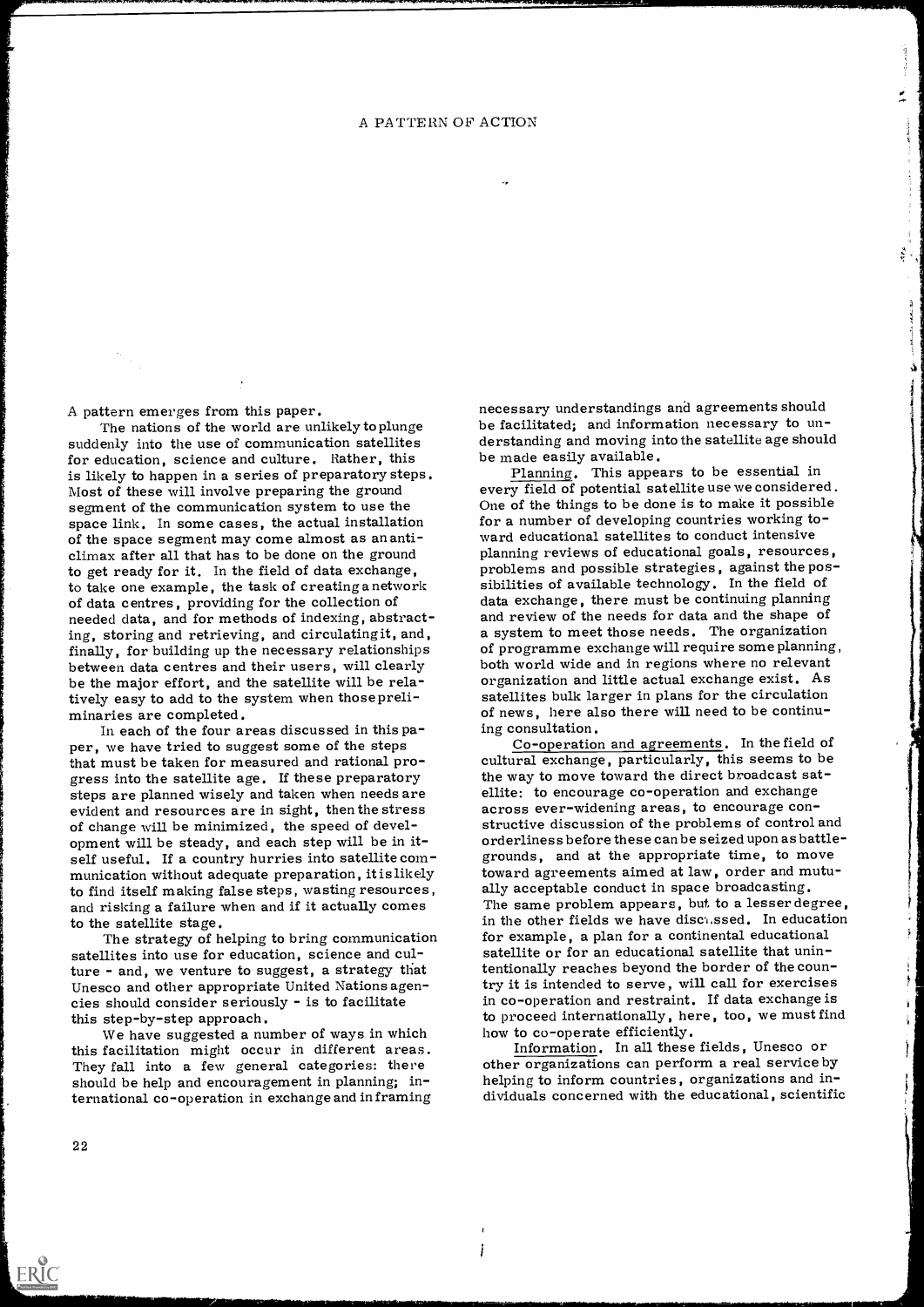and cultural uses of communication satellites. This implies meetings, publications, some continuing working groups, and perhaps demonstrations. The advances in information storage and retrieval, and kinds of information that would be extremely use-<br>ful in places where they do not readily circulate. News media and news agencies will need to be able to look into their own future in terms of developments in satellite use and in related areas such as the developing communication law of space. Broadcasters, looking toward world-wide exchange should profit from knowing of the experience of regional organization in exchanging programmes, and the solutions they have found to the related problems. National educational systems, thinking of a possible we are going to put our foot for the next step.<br>
satellite in their future and of technologies they let looking forward to the distant future", he wrote, satellite in their future and of technologies they might adopt preparatory to it or short of it, would benefit from a continuing report and analysis of the experience of other countries with the new media. And as the needs of nations for educational, scien-<br>tific and cultural space communication become more evident, it will be important for some agency or agencies to serve as an informational middle man, representing these needs to the agencies and entities which are working on system design, and reporting back to interested nations the implications to education, science and culture of the system decisions that are being made.

ERIC

Thus we find ourselves very close to the viewpoint of Gaston Berger, the remarkable French philosopher-educator whose resolution adopted by the Unesco General Conference in 1960 has motivated many efforts to bring the new media into use in developing countries. Berger was not afraid of the rapid progress of science; he welcomed it, and saw the new technologies as offering perhaps the only opportunity for the new countries to reach their educational goals in the time they felt they could take. But he advocated that we plan from needs and objectives, try to find new methods of meeting them, and move in careful steps toward goals. "We must know in what direction we are moving", he said, "and at the same time make sure where we are going to put our foot for the next step". "does not mean dreaming and waiting  $-$  it means doing at once whatever is in our power to prepare for  $i\overline{t}$ <sup>"</sup>.<sup>(1)</sup>

<sup>(1)</sup> For these and other statements by Berger, and a discussion of them, see a paper by Henri Dieuzeide, The Possible Uses of Communication Satellites in Education, written for the Unesco Meeting of Experts on the Use of Space Communication by the Mass Media, 6-10 December 1965, and duplicated by Unesco, Paris, 1965, pp. 2-3.